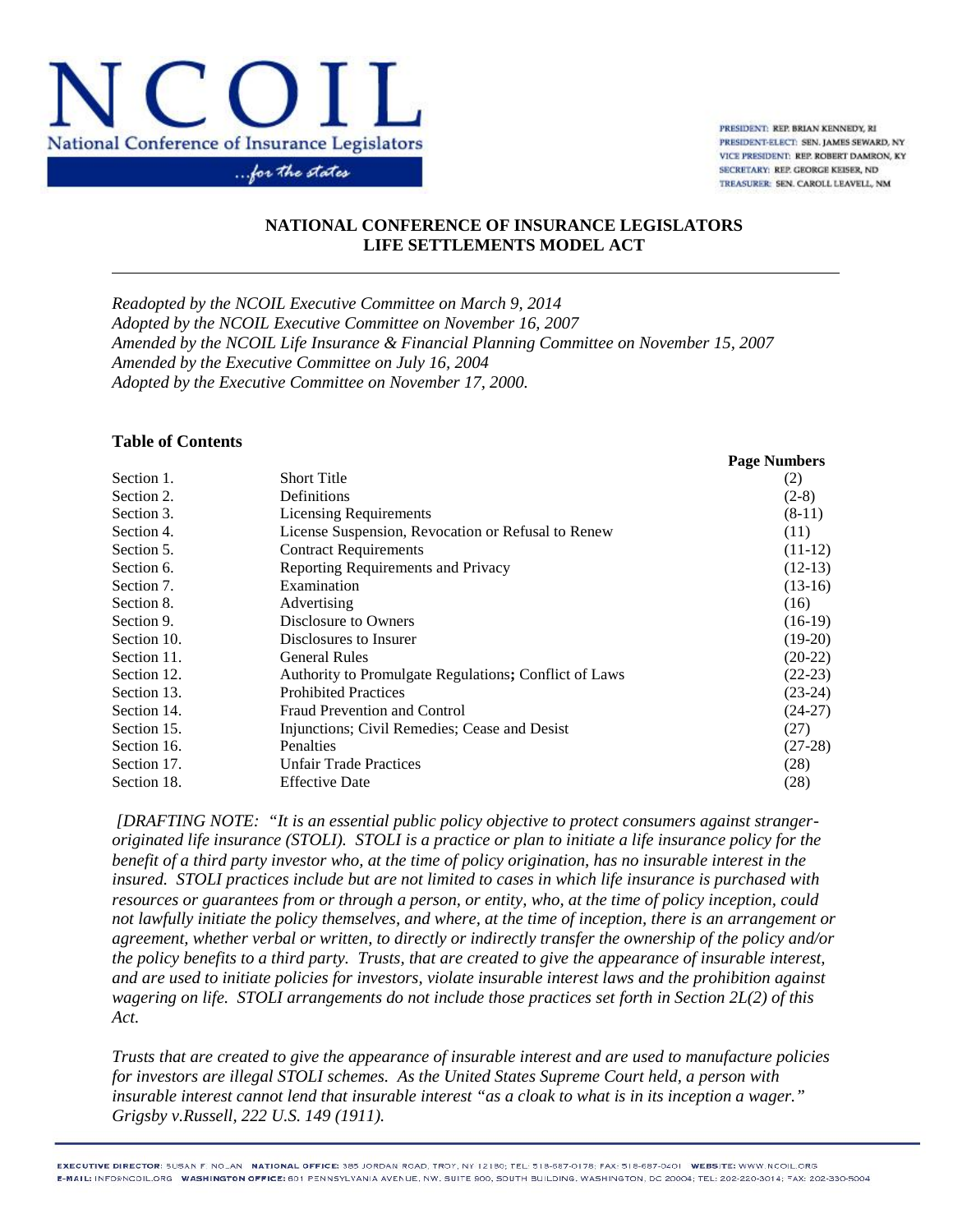*Therefore, states should consider adopting an amendment to their insurable interest laws, if necessary, to provide additional protection against trust-initiated STOLI and other schemes involving a cloak, as follows:*

*'In accordance with Grigsby v. Russell, 222 U.S. 149, it shall be a violation of insurable interest for any person or entity without insurable interest to provide or arrange for the funding ultimately used to pay premiums, or the majority of premiums, on a life insurance policy, and, at policy inception have an arrangement for such person or entity to have an ownership interest in the majority of the death benefit of that life insurance policy.'"*

## **Section 1. Short Title**

Sections 1 through 18 of this Act may be cited as the 'Life Settlements Act.'

### **Section 2. Definitions**

- A. 'Advertisement' means any written, electronic or printed communication or any communication by means of recorded telephone messages or transmitted on radio, television, the Internet or similar communications media, including film strips, motion pictures and videos, published, disseminated, circulated or placed before the public, directly or indirectly, for the purpose of creating an interest in or inducing a Person to purchase or sell, assign, devise, bequest or transfer the death benefit or ownership of a life insurance policy or an interest in a life insurance policy pursuant to a Life Settlement Contract.
- B. 'Broker' means a Person who, on behalf of an Owner and for a fee, commission or other valuable consideration, offers or attempts to negotiate Life Settlement Contracts between an Owner and Providers. A Broker represents only the Owner and owes a fiduciary duty to the Owner to act according to the Owner's instructions, and in the best interest of the Owner, notwithstanding the manner in which the Broker is compensated. A Broker does not include an attorney, certified public accountant or financial planner retained in the type of practice customarily performed in their professional capacity to represent the Owner whose compensation is not paid directly or indirectly by the Provider or any other person, except the Owner.
- C. 'Business of life settlements' means an activity involved in, but not limited to, offering to enter into, soliciting, negotiating, procuring, effectuating, monitoring, or tracking, of Life Settlement Contracts.
- D. **Chronically ill'** means:
	- 1. being unable to perform at least two (2) activities of daily living (i.e., eating, toileting, transferring, bathing, dressing or continence);
	- 2. requiring substantial supervision to protect the individual from threats to health and safety due to severe cognitive impairment; or
	- 3. having a level of disability similar to that described in Paragraph (1) as determined by the United States Secretary of Health and Human Services.
- E. 'Commissioner' means the Commissioner or Superintendent of the Department of Insurance.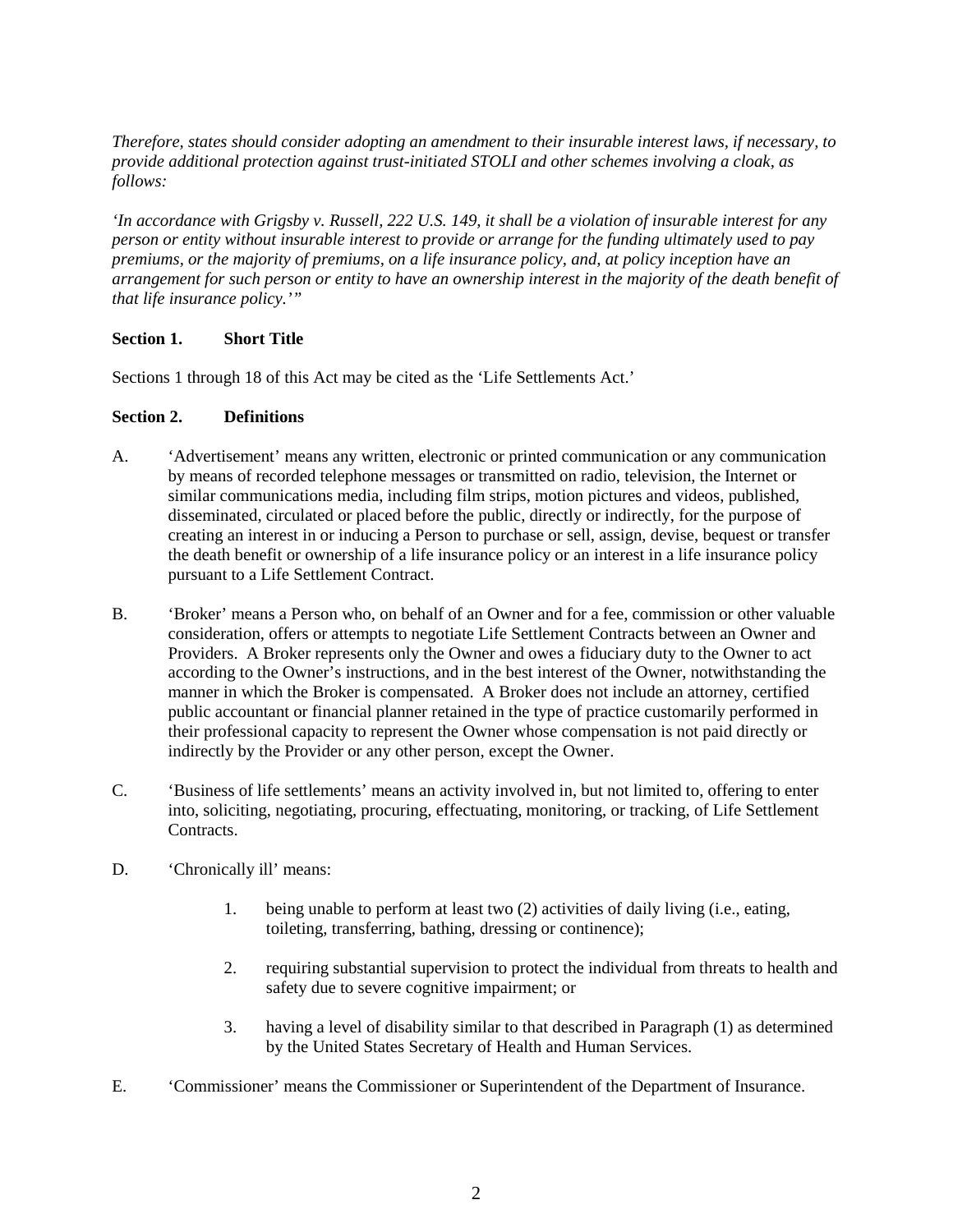- F. 'Financing Entity' means an underwriter, placement agent, lender, purchaser of securities, purchaser of a policy or certificate from a Provider, credit enhancer, or any entity that has a direct ownership in a policy or certificate that is the subject of a Life Settlement Contract, but:
	- 1. whose principal activity related to the transaction is providing funds to effect the Life Settlement Contract or purchase of one or more policies; and
	- 2. who has an agreement in writing with one or more Providers to finance the acquisition of Life Settlement Contracts.

'Financing Entity' does not include a non-accredited investor or Purchaser.

- G. 'Financing Transaction' means a transaction in which a licensed Provider obtains financing from a Financing Entity including, without limitation, any secured or unsecured financing, any securitization transaction, or any securities offering which either is registered or exempt from registration under federal and state securities law.
- H. 'Fraudulent Life Settlement Act' includes:
	- 1. Acts or omissions committed by any person who, knowingly and with intent to defraud, for the purpose of depriving another of property or for pecuniary gain, commits, or permits its employees or its agents to engage in acts including, but not limited to:
		- (a) Presenting, causing to be presented or preparing with knowledge and belief that it will be presented to or by a Provider, Premium Finance lender, Broker, insurer, insurance producer or any other person, false material information, or concealing material information*,* as part of, in support of, or concerning a fact material to one or more of the following:
			- (i) An application for the issuance of a Life Settlement Contract or insurance policy;
			- (ii) The underwriting of a Life Settlement Contract or insurance policy;
			- (iii) A claim for payment or benefit pursuant to a Life Settlement Contract or insurance policy;
			- (iv) Premiums paid on an insurance policy;
			- (v) Payments and changes in ownership or beneficiary made in accordance with the terms of a Life Settlement Contract or insurance policy;
			- (vi) The reinstatement or conversion of an insurance policy;
			- (vii) In the solicitation, offer to enter into, or effectuation of a Life Settlement Contract, or insurance policy;
			- (viii) The issuance of written evidence of Life Settlement Contracts or insurance;
			- (ix) Any application for or the existence of or any payments related to a loan secured directly or indirectly by any interest in a life insurance policy; or
			- (x) Enter into any practice or plan which involves STOLI.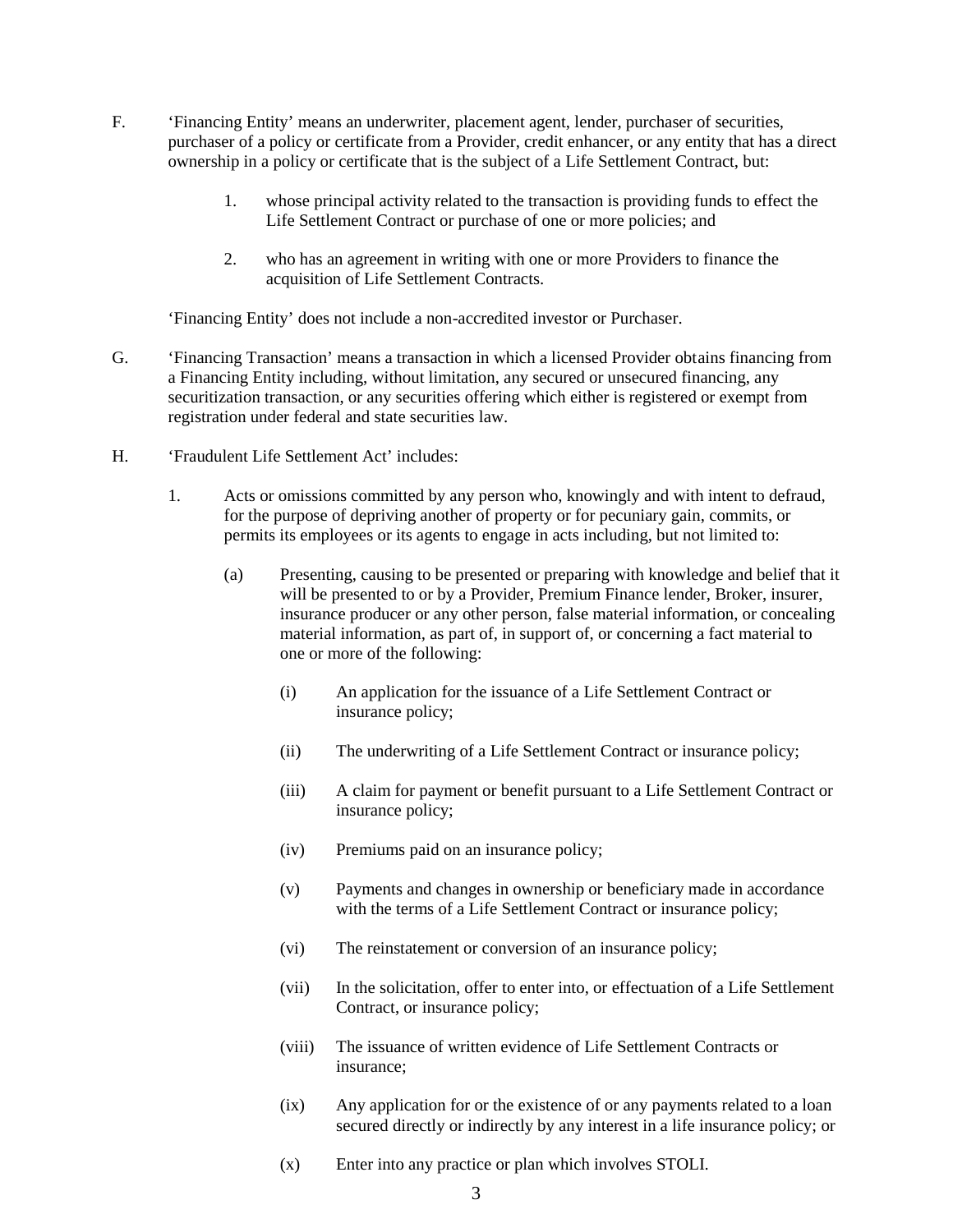- (b) Failing to disclose to the insurer where the request for such disclosure has been asked for by the insurer that the prospective insured has undergone a life expectancy evaluation by any person or entity other than the insurer or its authorized representatives in connection with the issuance of the policy.
- (c) Employing any device, scheme, or artifice to defraud in the business of life settlements.
- (d) In the solicitation, application or issuance of a life insurance policy, employing any device, scheme or artifice in violation of state insurable interest laws.
- 2. In the furtherance of a fraud or to prevent the detection of a fraud any person commits or permits its employees or its agents to;
	- (a) Remove, conceal, alter, destroy or sequester from the Commissioner the assets or records of a licensee or other person engaged in the business of life settlements;
	- (b) Misrepresent or conceal the financial condition of a licensee*,* financing entity, insurer or other person;
	- (c) Transact the business of life settlements in violation of laws requiring a license, certificate of authority or other legal authority for the transaction of the business of life settlements;
	- (d) File with the Commissioner or the chief insurance regulatory official of another jurisdiction a document containing false information or otherwise concealing information about a material fact from the Commissioner;
	- (e) Engage in embezzlement, theft, misappropriation or conversion of monies, funds, premiums, credits or other property of a Provider, insurer, insured, owner, insurance, policy owner or any other person engaged in the business of life settlements or insurance;
	- (f) Knowingly and with intent to defraud, enter into, broker, or otherwise deal in a Life Settlement Contract, the subject of which is a life insurance policy that was obtained by presenting false information concerning any fact material to the policy or by concealing, for the purpose of misleading another, information concerning any fact material to the policy, where the owner or the owner's agent intended to defraud the policy's issuer;
	- (g) Attempt to commit, assist, aid or abet in the commission of, or conspiracy to commit the acts or omissions specified in this subsection; or
	- (h) Misrepresent the state of residence of an owner to be a state or jurisdiction that does not have a law substantially similar to this Act for the purpose of evading or avoiding the provisions of this Act.
- I. 'Insured' means the person covered under the policy being considered for sale in a Life Settlement Contract.
- J. 'Life expectancy' means the arithmetic mean of the number of months the Insured under the life insurance policy to be settled can be expected to live as determined by a life expectancy company considering medical records and appropriate experiential data.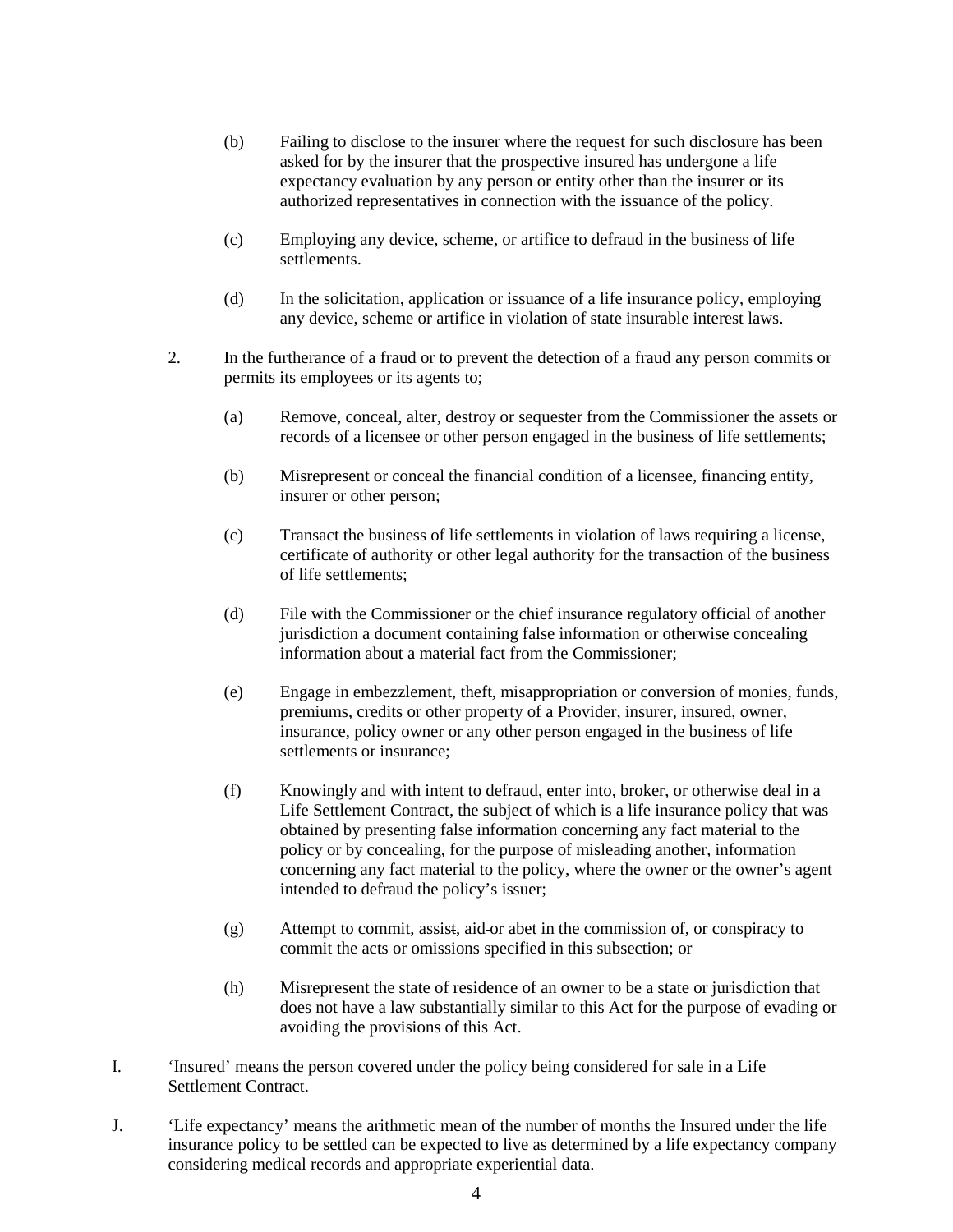- K. 'Life insurance producer' means any person licensed in this state as a resident or nonresident insurance producer who has received qualification or authority for life insurance coverage or a life line of coverage pursuant to *[insert reference to applicable producer licensing statute, with specific reference to a life insurance or equivalent line of authority*].
- L. 'Life Settlement Contract' means a written agreement entered into between a Provider and an Owner, establishing the terms under which compensation or any thing of value will be paid, which compensation or thing of value is less than the expected death benefit of the insurance policy or certificate, in return for the owner's assignment, transfer, sale, devise or bequest of the death benefit or any portion of an insurance policy or certificate of insurance for compensation, provided, however, that the minimum value for a Life Settlement Contract shall be greater than a cash surrender value or accelerated death benefit available at the time of an application for a Life Settlement Contract. "Life Settlement Contract" also includes the transfer for compensation or value of ownership or beneficial interest in a trust or other entity that owns such policy if the trust or other entity was formed or availed of for the principal purpose of acquiring one or more life insurance contracts, which life insurance contract insures the life of a person residing in this State.
	- 1. 'Life Settlement Contract' also includes
		- (a) a written agreement for a loan or other lending transaction, secured primarily by an individual or group life insurance policy; or
		- (b) a premium finance loan made for a policy on or before the date of issuance of the policy where:
			- (i.) The loan proceeds are not used solely to pay premiums for the policy and any costs or expenses incurred by the lender or the borrower in connection with the financing; or
			- (ii.) The Owner receives on the date of the premium finance loan a guarantee of the future life settlement value of the policy; or
			- (iii.) The Owner agrees on the date of the premium finance loan to sell the policy or any portion of its death benefit on any date following the issuance of the policy.
	- 2. 'Life Settlement Contract' does not include:
		- (a) A policy loan by a life insurance company pursuant to the terms of the life insurance policy or accelerated death provisions contained in the life insurance policy, whether issued with the original policy or as a rider;
		- (b) A premium finance loan, as defined herein, or any loan made by a bank or other licensed financial institution, provided that neither default on such loan nor the transfer of the policy in connection with such default is pursuant to an agreement or understanding with any other person for the purpose of evading regulation under this Act;
		- (c) A collateral assignment of a life insurance policy by an owner;
		- (d) A loan made by a lender that does not violate [*insert reference to state's insurance premium finance law*], provided such loan is not described in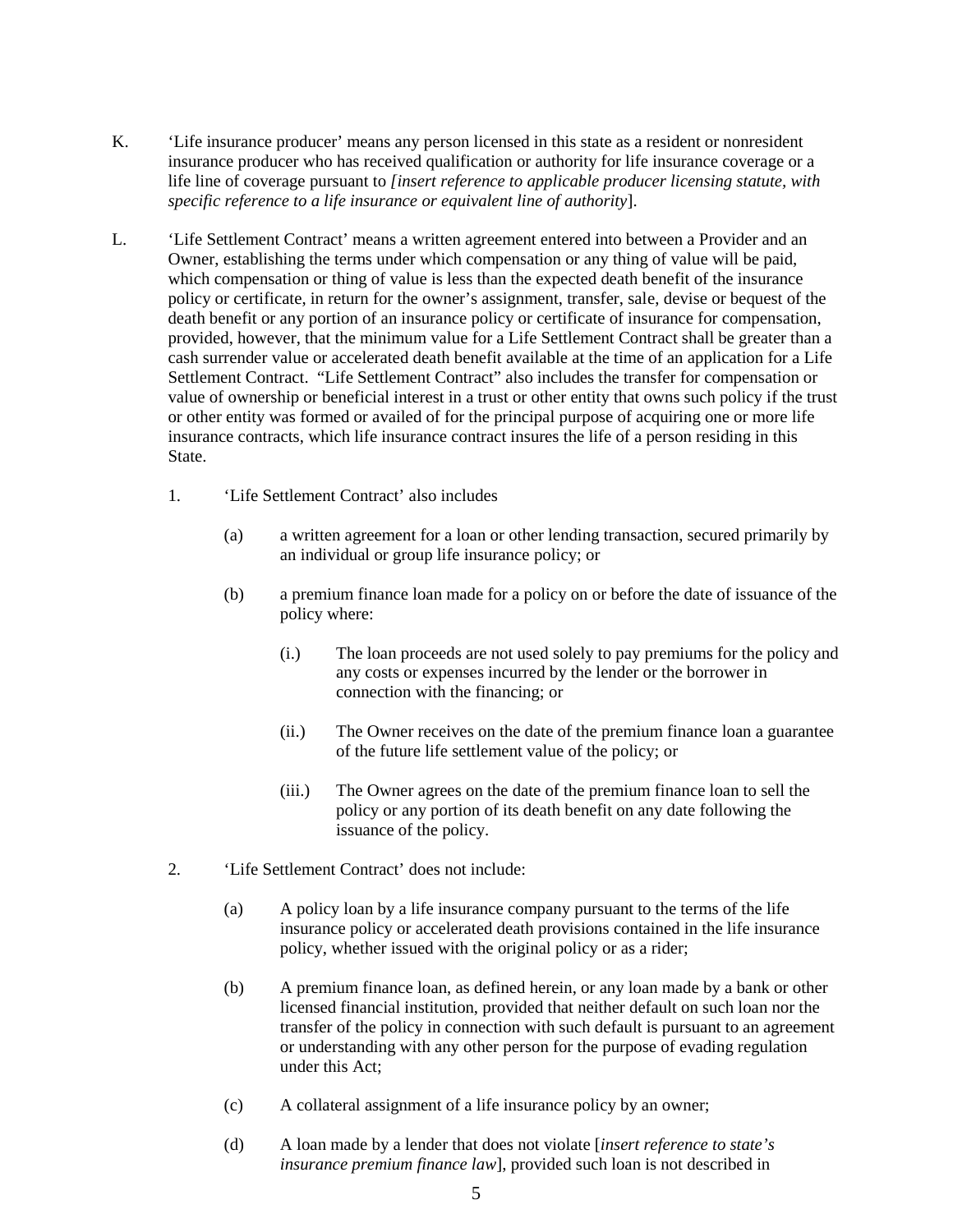Paragraph (1) above, and is not otherwise within the definition of Life Settlement Contract;

- (e) An agreement where all the parties [i] are closely related to the insured by blood or law or [ii] have a lawful substantial economic interest in the continued life, heath and bodily safety of the person insured, or are trusts established primarily for the benefit of such parties;
- (f) Any designation, consent or agreement by an insured who is an employee of an employer in connection with the purchase by the employer, or trust established by the employer, of life insurance on the life of the employee;
- (g) A bona fide business succession planning arrangement:
	- (i.) Between one or more shareholders in a corporation or between a corporation and one or more of its shareholders or one or more trust established by its shareholders;
	- (ii.) Between one or more partners in a partnership or between a partnership and one or more of its partners or one or more trust established by its partners; or
	- (iii.) Between one or more members in a limited liability company or between a limited liability company and one or more of its members or one or more trust established by its members;
- (h) An agreement entered into by a service recipient, or a trust established by the service recipient, and a service provider, or a trust established by the service provider, who performs significant services for the service recipient's trade or business; or
- (i) Any other contract, transaction or arrangement from the definition of Life Settlement Contract that the Commissioner determines is not of the type intended to be regulated by this Act.
- M. 'Net death benefit" means the amount of the life insurance policy or certificate to be settled less any outstanding debts or liens.
- N. 'Owner' means the owner of a life insurance policy or a certificate holder under a group policy, with or without a terminal illness, who enters or seeks to enter into a Life Settlement Contract. For the purposes of this article, an Owner shall not be limited to an Owner of a life insurance policy or a certificate holder under a group policy that insures the life of an individual with a terminal or chronic illness or condition except where specifically addressed. The term 'Owner' does not include:
	- 1. any Provider or other licensee under this Act;
	- 2. a qualified institutional buyer as defined in Rule 144A of the federal Securities Act of 1933, as amended;
	- 3. a financing entity;
	- 4. a special purpose entity; or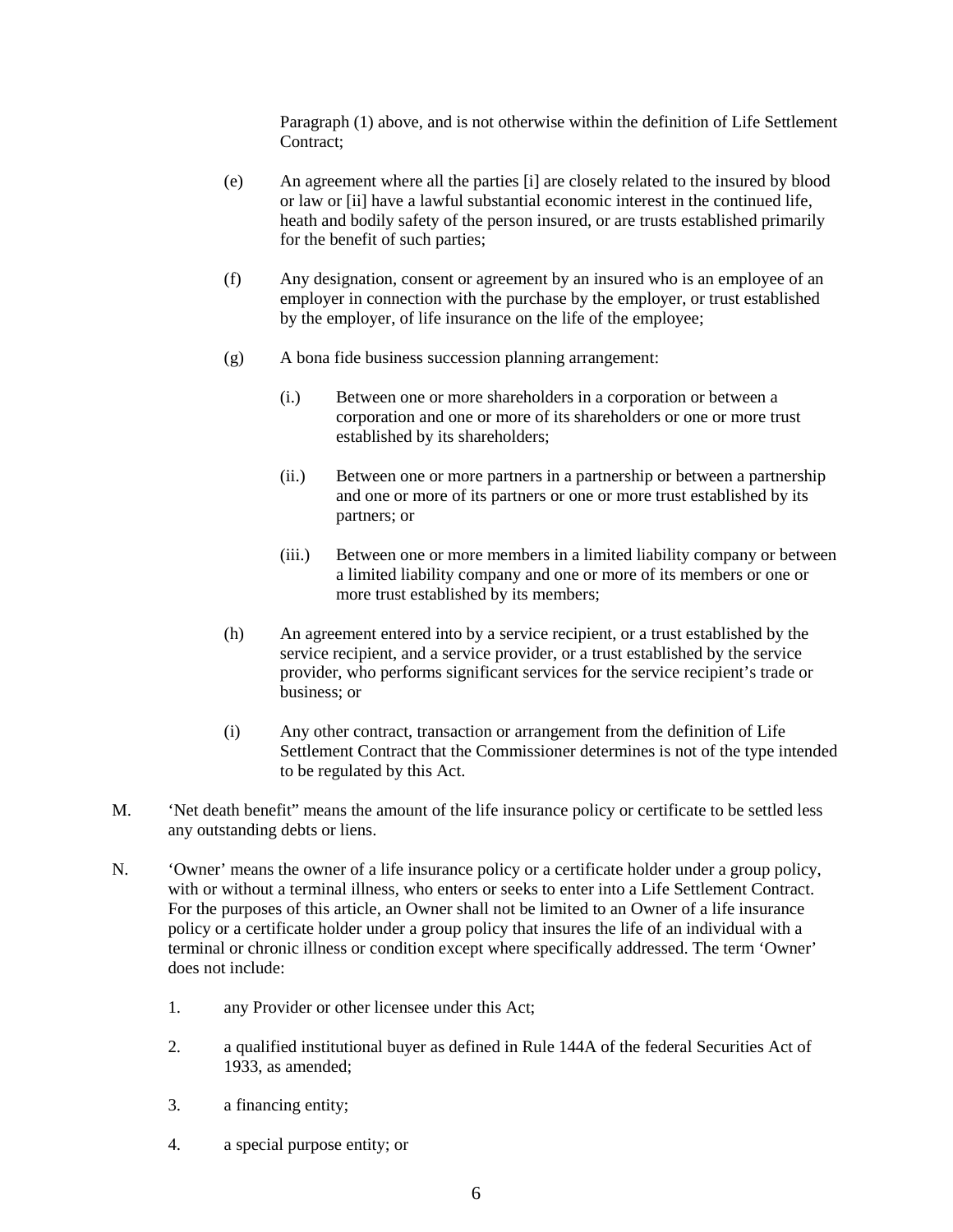- 5. a related provider trust.
- O. 'Patient identifying information' means an insured's address, telephone number, facsimile number, electronic mail address, photograph or likeness, employer, employment status, social security number, or any other information that is likely to lead to the identification of the insured.
- P. 'Policy' means an individual or group policy, group certificate, contract or arrangement of life insurance owned by a resident of this state, regardless of whether delivered or issued for delivery in this state.
- Q. 'Premium Finance Loan' is a loan made primarily for the purposes of making premium payments on a life insurance policy, which loan is secured by an interest in such life insurance policy.
- R. 'Person' means any natural person or legal entity, including but not limited to, a partnership, Limited Liability Company, association, trust or corporation.
- S. 'Provider' means a Person, other than an Owner, who enters into or effectuates a Life Settlement Contract with an Owner, A Provider does not include:
	- 1. any bank, savings bank, savings and loan association, credit union;
	- 2. a licensed lending institution or creditor or secured party pursuant to a Premium Finance Loan agreement which takes an assignment of a life insurance policy or certificate issued pursuant to a group life insurance policy as collateral for a loan;
	- 3. the insurer of a life insurance policy or rider to the extent of providing accelerated death benefits or riders under [*refer to law or regulation implementing or accelerated death benefits provision*] or cash surrender value;
	- 4. any natural Person who enters into or effectuates no more than one agreement in a calendar year for the transfer of a life insurance policy or certificate issued pursuant to a group life insurance policy, for compensation or anything of value less than the expected death benefit payable under the policy;
	- 5. a Purchaser;
	- 6. any authorized or eligible insurer that provides stop loss coverage to a provider; purchaser, financing entity, special purpose entity, or related provider trust;
	- 7. a Financing Entity;
	- 8. a Special Purpose Entity;
	- 9. a Related Provider Trust;
	- 10. a Broker; or
	- 11. an accredited investor or qualified institutional buyer as defined in respectively in regulation D, rule 501 or rule 144A of the federal securities act of 1933, as amended, who purchases a life settlement policy from a Provider.
- T. 'Purchased Policy' means a policy or group certificate that has been acquired by a Provider pursuant to a Life Settlement Contract.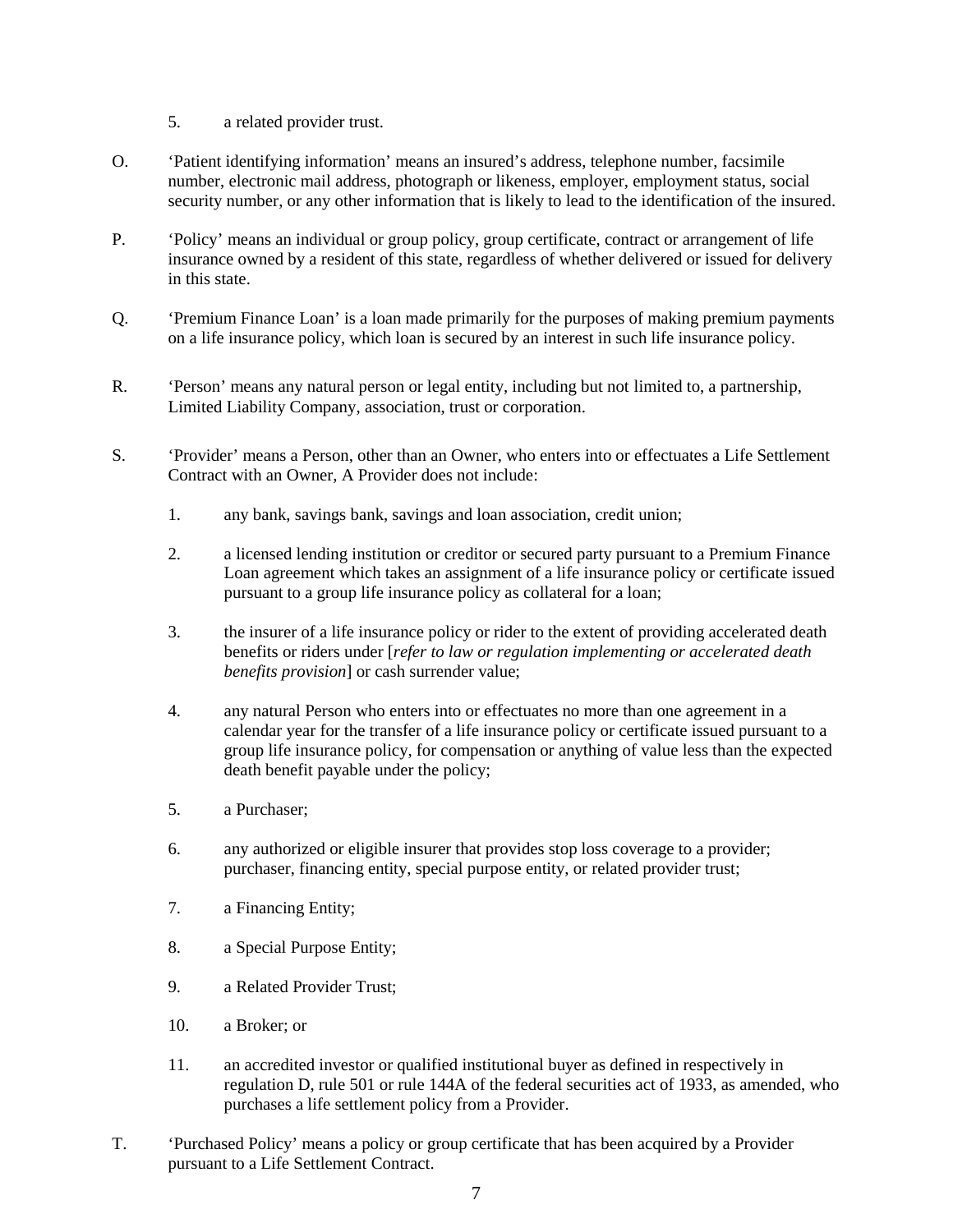- U. 'Purchaser' means a Person who pays compensation or anything of value as consideration for a beneficial interest in a trust which is vested with, or for the assignment, transfer or sale of, an ownership or other interest in a life insurance policy or a certificate issued pursuant to a group life insurance policy which has been the subject of a Life Settlement Contract.
- V. 'Related Provider Trust' means a titling trust or other trust established by a licensed Provider or a Financing Entity for the sole purpose of holding the ownership or beneficial interest in purchased policies in connection with a Financing Transaction. In order to qualify as a Related Provider Trust, the trust must have a written agreement with the licensed Provider under which the licensed Provider is responsible for ensuring compliance with all statutory and regulatory requirements and under which the trust agrees to make all records and files relating to life settlement transactions available to the Department of Insurance as if those records and files were maintained directly by the licensed Provider.
- W. 'Settled policy' means a life insurance policy or certificate that has been acquired by a Provider pursuant to a Life Settlement Contract.
- X. 'Special Purpose Entity' means a corporation, partnership, trust, limited liability company, or other legal entity formed solely to provide either directly or indirectly access to institutional capital markets:
	- 1. for a financing entity or provider; or
		- (a) in connection with a transaction in which the securities in the special purpose entity are acquired by the owner or by a "qualified institutional buyer" as defined in Rule 144 promulgated under The Securities Act of 1933, as amended; or
		- (b) the securities pay a fixed rate of return commensurate with established asset backed institutional capital markets.
- Y. 'Stranger-Originated Life Insurance' or 'STOLI' is a practice or plan to initiate a life insurance policy for the benefit of a third party investor who, at the time of policy origination, has no insurable interest in the insured. STOLI practices include but are not limited to cases in which life insurance is purchased with resources or guarantees from or through a person, or entity, who, at the time of policy inception, could not lawfully initiate the policy himself or itself, and where, at the time of inception, there is an arrangement or agreement, whether verbal or written, to directly or indirectly transfer the ownership of the policy and/or the policy benefits to a third party. Trusts, that are created to give the appearance of insurable interest, and are used to initiate policies for investors, violate insurable interest laws and the prohibition against wagering on life. STOLI arrangements do not include those practices set forth in Section 2L(2) of this Act.
- Z. 'Terminally Ill' means having an illness or sickness that can reasonably be expected to result in death in twenty-four (24) months or less.

### **Section 3. Licensing Requirements**

A. No Person, wherever located, shall act as a Provider or Broker with an Owner or multiple Owners who is a resident of this state, without first having obtained a license from the Commissioner**.** If there is more than one owner on a single policy and the owners are residents of different states, the Life Settlement Contract shall be governed by the law of the state in which the owner having the largest percentage ownership resides or, if the owners hold equal ownership, the state of residence of one owner agreed upon in writing by all owners.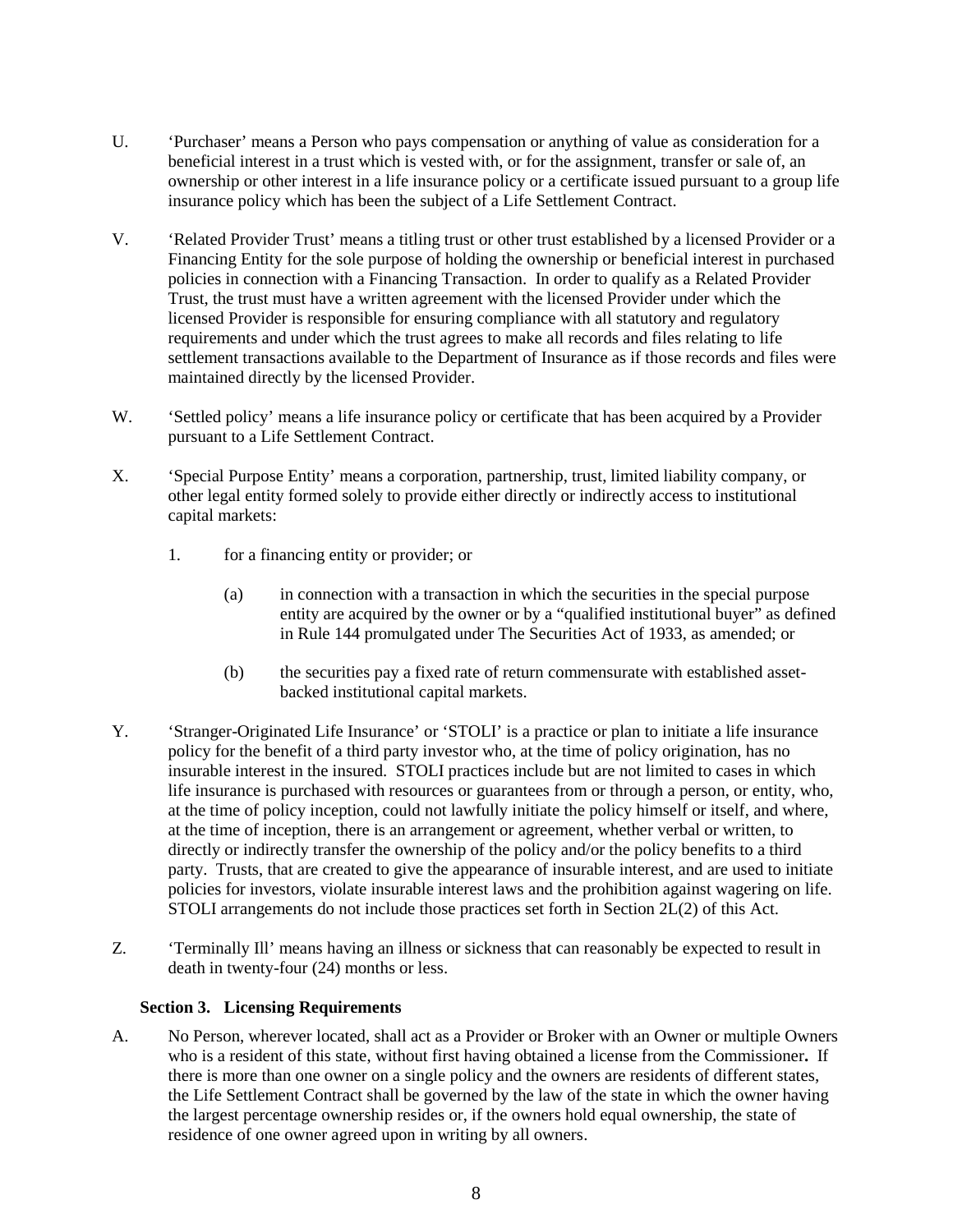- B. Application for a Provider, or Broker, license shall be made to the Commissioner by the applicant on a form prescribed by the Commissioner, and the application shall be accompanied by a fee in an amount established by the Commissioner, provided, however, that the license and renewal fees for a Provider license shall be reasonable and that the license and renewal fees for a Broker license shall not exceed those established for an insurance producer, as such fees are otherwise provided for in this chapter.
- C. A life insurance producer who has been duly licensed as a resident insurance producer with a life line of authority in this state or his or her home state for at least one year and is licensed as a nonresident producer in this state shall be deemed to meet the licensing requirements of this section and shall be permitted to operate as a Broker.
- D. Not later than thirty (30) days from the first day of operating as a Broker, the life insurance producer shall notify the Commissioner that he or she is acting as a Broker on a form prescribed by the Commissioner, and shall pay any applicable fee to be determined by the Commissioner. Notification shall include an acknowledgement by the life insurance producer that he or she will operate as a Broker in accordance with this Act.
- E. The insurer that issued the policy that is the subject of a Life Settlement Contract shall not be responsible for any act or omission of a Broker or Provider or Purchaser arising out of or in connection with the life settlement transaction, unless the insurer receives compensation for the placement of a Life Settlement Contract from the Provider or Purchaser or Broker in connection with the Life Settlement Contract.
- F. A person licensed as an attorney, certified public accountant or financial planner accredited by a nationally recognized accreditation agency, who is retained to represent the Owner, whose compensation is not paid directly or indirectly by the Provider or Purchaser, may negotiate Life Settlement Contracts on behalf of the Owner without having to obtain a license as a Broker.
- G. Licenses may be renewed every [*INSERT NUMBER OF YEARS*] on the anniversary date upon payment of the periodic renewal fee. As specified by subsection B of this section, the renewal fee for a Provider shall not exceed a reasonable fee. Failure to pay the fee within the terms prescribed shall result in the automatic revocation of the license requiring periodic renewal.
- H. The term of a Provider license shall be equal to that of a domestic stock life insurance company and the term of a Broker license shall be equal to that of an insurance producer license. Licenses requiring periodic renewal may be renewed on their anniversary date upon payment of the periodic renewal fee as specified in subsection B of this section. Failure to pay the fees on or before the renewal date shall result in expiration of the license.
- I. The applicant shall provide such information as the Commissioner may require on forms prepared by the Commissioner. The Commissioner shall have authority, at any time, to require such applicant to fully disclose the identity of its stockholders (except stockholders owning fewer than ten percent of the shares of an applicant whose shares are publicly traded), partners, officers and employees, and the Commissioner may, in the exercise of the Commissioner's sole discretion, refuse to issue such a license in the name of any Person if not satisfied that any officer, employee, stockholder or partner thereof who may materially influence the applicant's conduct meets the standards of Sections 1 to 14 of this Act.
- J. A license issued to a partnership, corporation or other entity authorizes all members, officers and designated employees to act as a licensee under the license, if those Persons are named in the application and any supplements to the application.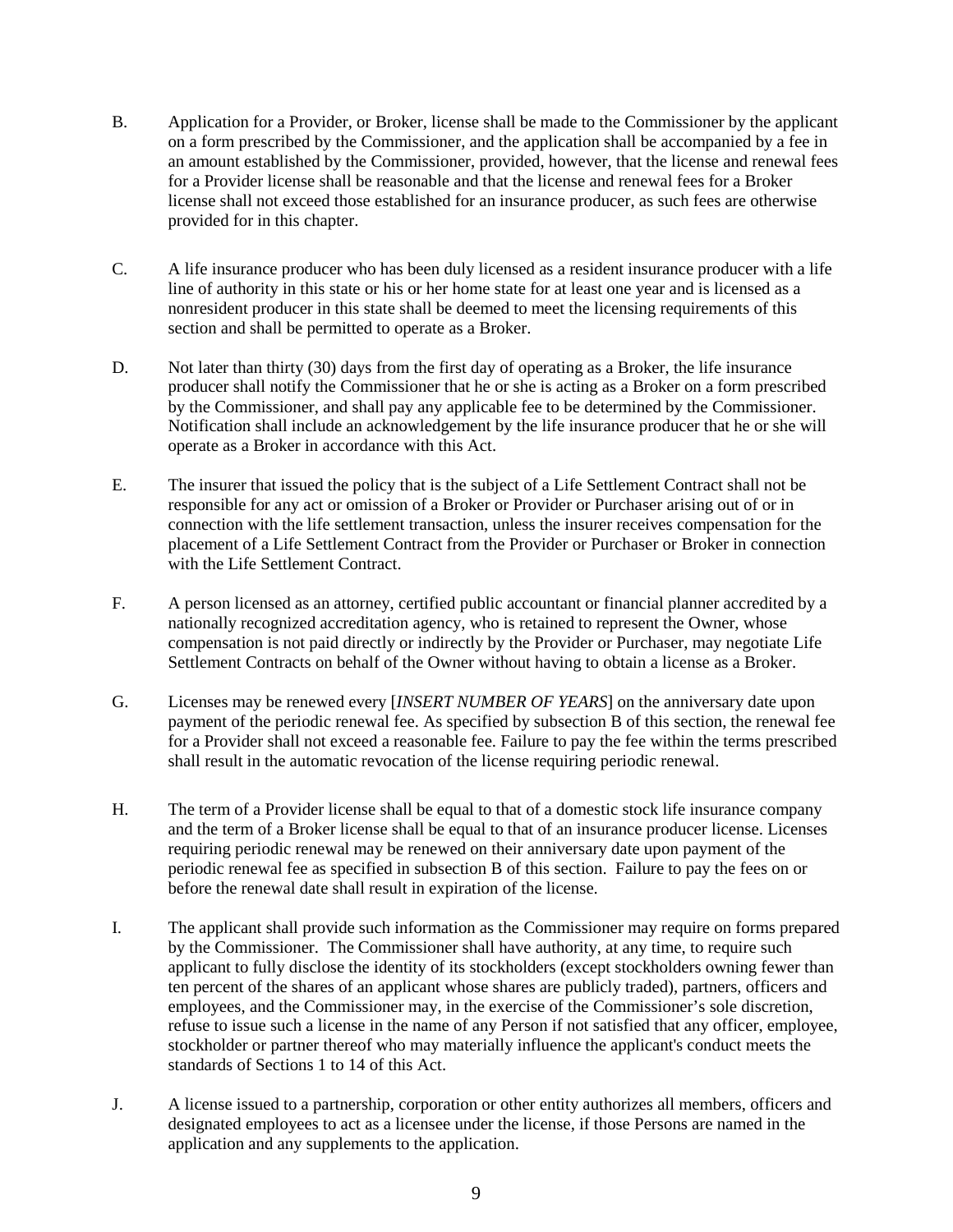- K. Upon the filing of an application and the payment of the license fee, the Commissioner shall make an investigation of each applicant and may issue a license if the Commissioner finds that the applicant:
	- 1. if a Provider, has provided a detailed plan of operation;
	- 2. is competent and trustworthy and intends to transact its business in good faith;
	- 3. has a good business reputation and has had experience, training or education so as to be qualified in the business for which the license is applied;
	- 4. if the applicant is a legal entity, is formed or organized pursuant to the laws of this state or is a foreign legal entity authorized to transact business in this state, or provides a certificate of good standing from the state of its domicile; and
	- 5. has provided to the Commissioner an anti-fraud plan that meets the requirements of section 13 of this Act and includes:
		- (a) a description of the procedures for detecting and investigating possible fraudulent acts and procedures for resolving material inconsistencies between medical records and insurance applications;
		- (b) a description of the procedures for reporting fraudulent insurance acts to the Commissioner;
		- (c) a description of the plan for anti-fraud education and training of its underwriters and other personnel; and
		- (d) a written description or chart outlining the arrangement of the anti-fraud personnel who are responsible for the investigation and reporting of possible fraudulent insurance acts and investigating unresolved material inconsistencies between medical records and insurance applications.
- L. The Commissioner shall not issue any license to any nonresident applicant, unless a written designation of an agent for service of process is filed and maintained with the Commissioner or unless the applicant has filed with the Commissioner the applicant's written irrevocable consent that any action against the applicant may be commenced against the applicant by service of process on the Commissioner.
- M. Each licensee shall file with the Commissioner on or before the first day of March of each year an annual statement containing such information as the Commissioner by rule may prescribe.
- N. A Provider may not use any Person to perform the functions of a Broker as defined in this Act unless the Person holds a current, valid license as a Broker, and as provided in this Section.
- O. A Broker may not use any Person to perform the functions of a Provider as defined in this Act unless such Person holds a current, valid license as a Provider, and as provided in this Section.
- P. A Provider, or Broker shall provide to the Commissioner new or revised information about officers, ten percent or more stockholders, partners, directors, members or designated employees within thirty days of the change.
- Q. An individual licensed as a Broker shall complete on a biennial basis fifteen (15) hours of training related to life settlements and life settlement transactions, as required by the Commissioner;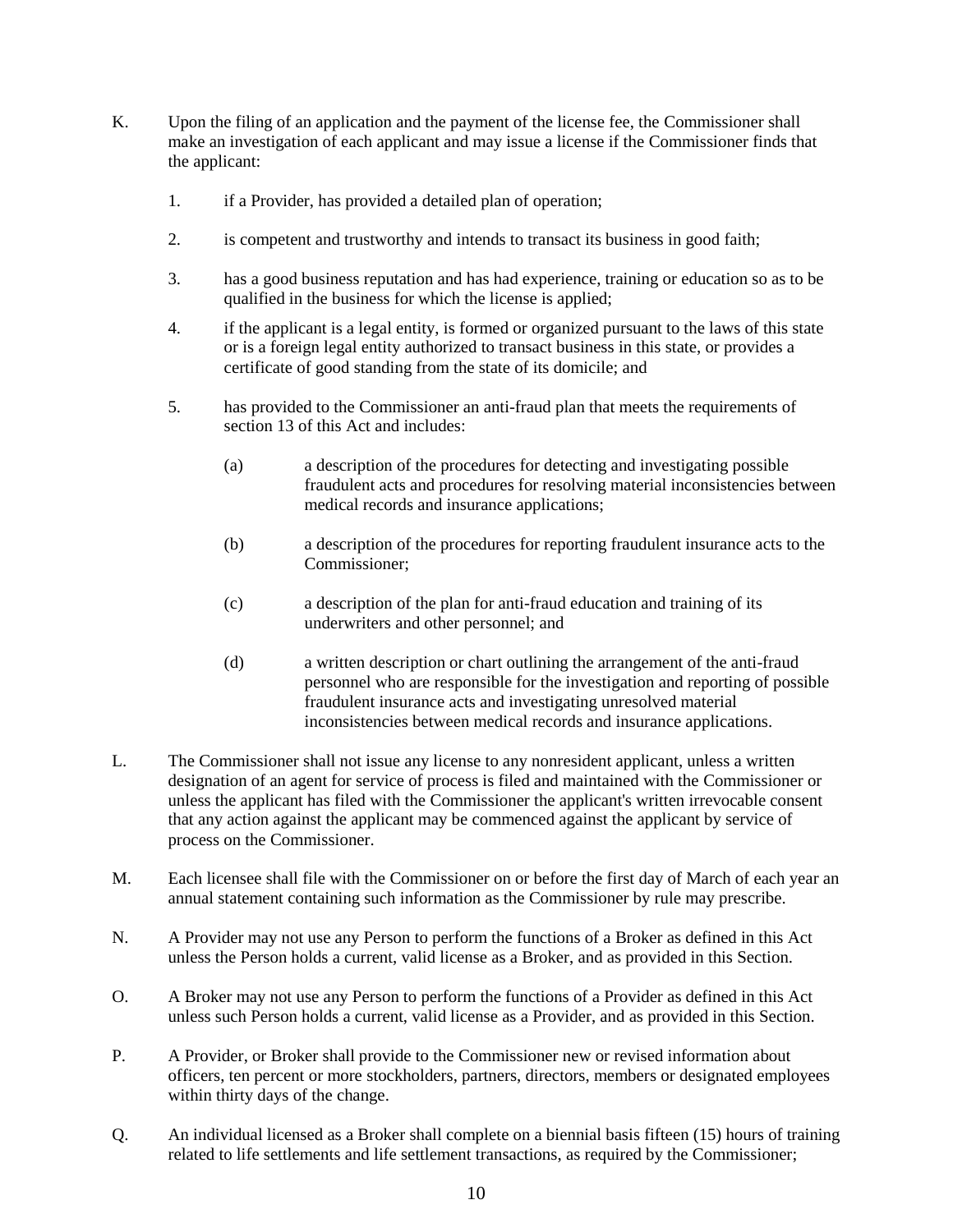provided, however, that a life insurance producer who is operating as a Broker pursuant to this Section shall not be subject to the requirements of this subsection. Any person failing to meet the requirements of this subsection shall be subject to the penalties imposed by the Commissioner.

## **Section 4. License Suspension, Revocation or Refusal to Renew**

- A. The Commissioner may suspend, revoke or refuse to renew the license of any licensee if the Commissioner finds that:
	- 1. there was any material misrepresentation in the application for the license;
	- 2. the licensee or any officer, partner, member or director has been guilty of fraudulent or dishonest practices, is subject to a final administrative action or is otherwise shown to be untrustworthy or incompetent to act as a licensee;
	- 3. the Provider demonstrates a pattern of unreasonably withholding payments to policy Owners;
	- 4. the licensee no longer meets the requirements for initial licensure;
	- 5. the licensee or any officer, partner, member or director has been convicted of a felony, or of any misdemeanor of which criminal fraud is an element; or the licensee has pleaded guilty or nolo contendere with respect to any felony or any misdemeanor of which criminal fraud or moral turpitude is an element, regardless whether a judgment of conviction has been entered by the court;
	- 6. the Provider has entered into any Life Settlement Contract that has not been approved pursuant to the Act;
	- 7. the Provider has failed to honor contractual obligations set out in a Life Settlement Contract;
	- 8. the Provider has assigned, transferred or pledged a settled policy to a person other than a Provider licensed in this state, a purchaser, an accredited investor or qualified institutional buyer as defined respectively in Regulation D, Rule 501 or Rule 144A of the Federal Securities Act of 1933, as amended, financing entity, special purpose entity, or related provider trust; or
	- 9. the licensee or any officer, partner, member or key management personnel has violated any of the provisions of this Act.
- B. Before the Commissioner denies a license application or suspends, revokes or refuses to renew the license of any licensee under this Act, the Commissioner shall conduct a hearing in accordance with this state's laws governing administrative hearings.

### **Section 5. Contract Requirements**

A. No Person may use any form of Life Settlement Contract in this state unless it has been filed with and approved, if required, by the Commissioner in a manner that conforms with the filing procedures and any time restrictions or deeming provisions, if any, for life insurance forms, policies and contracts.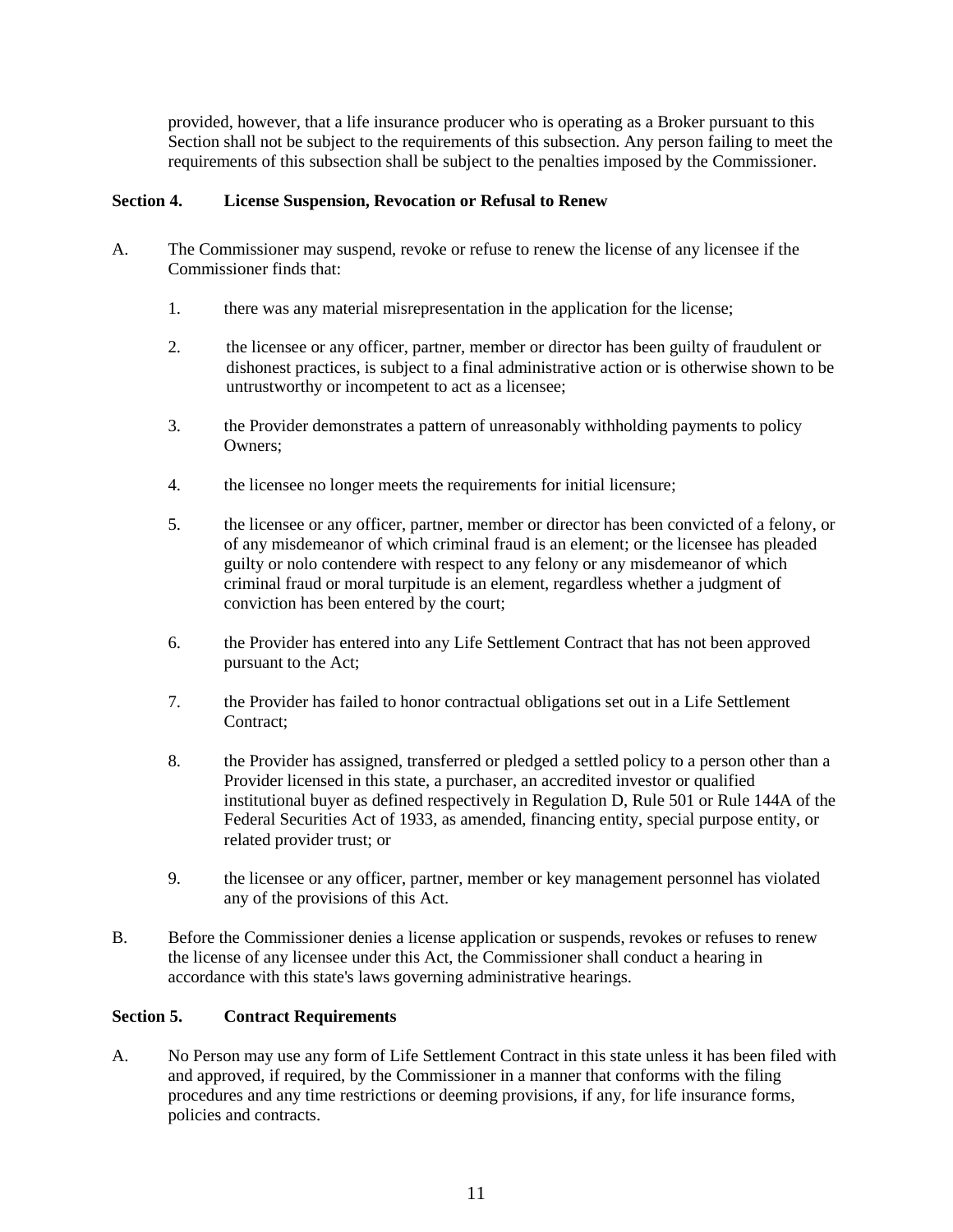- B. No insurer may, as a condition of responding to a request for verification of coverage or in connection with the transfer of a policy pursuant to a Life Settlement Contract, require that the Owner, Insured, Provider or Broker sign any form, disclosure, consent, waiver or acknowledgment that has not been expressly approved by the Commissioner for use in connection with Life Settlement Contracts in this state.
- C. A Person shall not use a Life Settlement Contract form or provide to an Owner a disclosure statement form in this state unless first filed with and approved by the Commissioner. The Commissioner shall disapprove a Life Settlement Contract form or disclosure statement form if, in the Commissioner's opinion, the contract or provisions contained therein fail to meet the requirements of Sections 8, 9, 11 and 15B of this Act or are unreasonable, contrary to the interests of the public, or otherwise misleading or unfair to the Owner. At the Commissioner's discretion, the Commissioner may require the submission of advertising material.

# **Section 6. Reporting Requirements and Privacy**

- A. For any policy settled within five (5) years of policy issuance, each Provider shall file with the Commissioner on or before March 1 of each year an annual statement containing such information as the Commissioner may prescribe by regulation. In addition to any other requirements, the annual statement shall specify the total number, aggregate face amount and life settlement proceeds of policies settled during the immediately preceding calendar year, together with a breakdown of the information by policy issue year. The annual statement shall also include the names of the insurance companies whose policies have been settled and the Brokers that have settled said policies.
	- 1. Such information shall be limited to only those transactions where the Insured is a resident of this state and shall not include individual transaction data regarding the business of life settlements or information that there is a reasonable basis to believe could be used to identify the Owner or the Insured.
	- 2. Every Provider that willfully fails to file an annual statement as required in this section, or willfully fails to reply within thirty days to a written inquiry by the Commissioner in connection therewith, shall, in addition to other penalties provided by this chapter, be subject, upon due notice and opportunity to be heard, to a penalty of up to two hundred fifty dollars per day of delay, not to exceed twenty-five thousand dollars in the aggregate, for each such failure.
- B. Except as otherwise allowed or required by law, a Provider, Broker, insurance company, insurance producer, information bureau, rating agency or company, or any other person with actual knowledge of an insured's identity, shall not disclose the identity of an insured or information that there is a reasonable basis to believe could be used to identify the insured or the insured's financial or medical information to any other person unless the disclosure:
	- 1. is necessary to effect a Life Settlement Contract between the owner and a Provider and the owner and insured have provided prior written consent to the disclosure;
	- 2. is necessary to effectuate the sale of Life Settlement Contracts, or interests therein, as investments, provided the sale is conducted in accordance with applicable state and federal securities law and provided further that the Owner and the insured have both provided prior written consent to the disclosure;
	- 3. is provided in response to an investigation or examination by the Commissioner or any other governmental officer or agency or pursuant to the requirements of Section 13;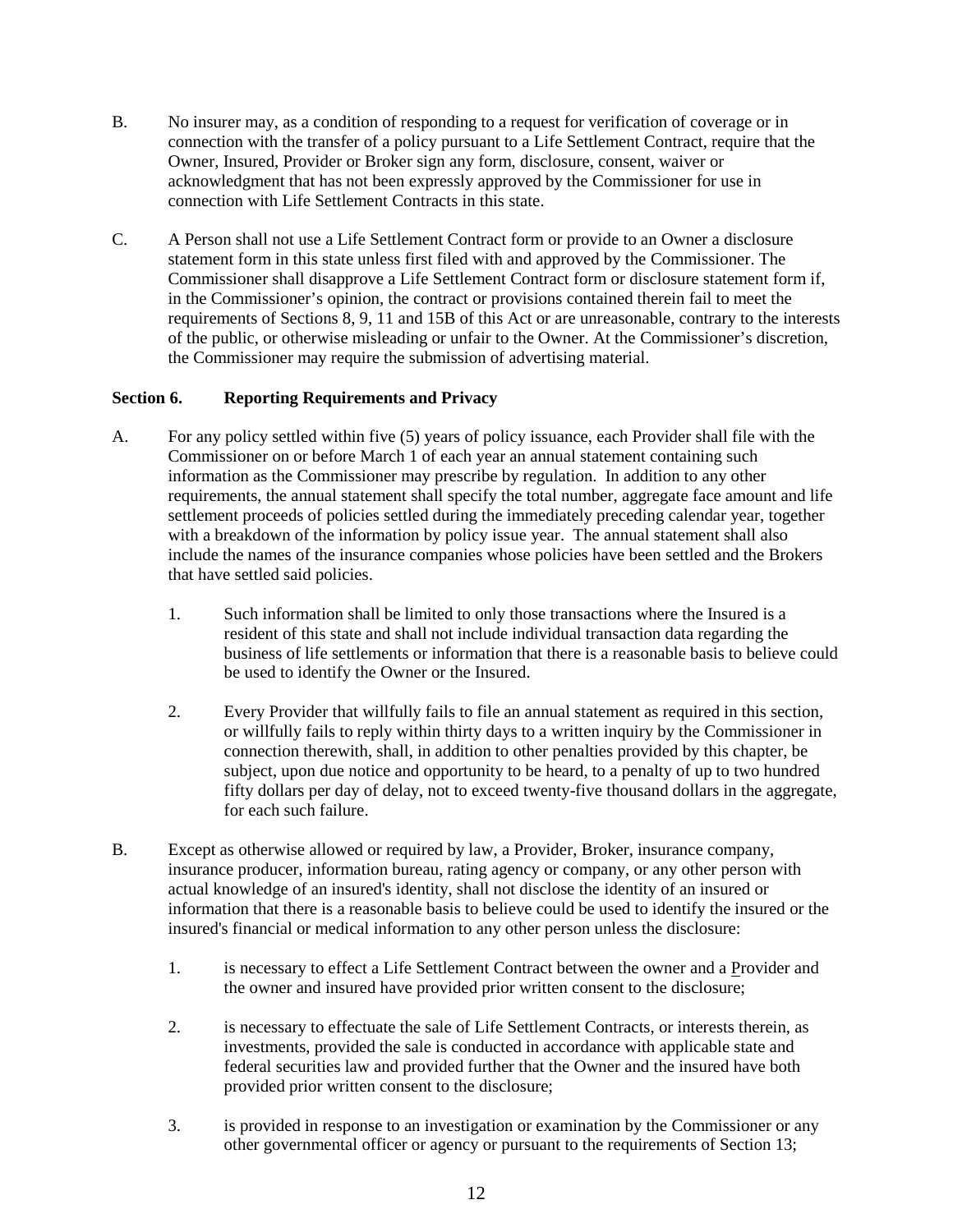- 4. is a term or condition to the transfer of a policy by one Provider to another Provider, in which case the receiving Provider shall be required to comply with the confidentiality requirements of Section 6B;
- 5. is necessary to allow the Provider or Broker or their authorized representatives to make contacts for the purpose of determining health status. For the purposes of this section, the term "authorized representative" shall not include any person who has or may have any financial interest in the settlement contract other than a Provider, licensed Broker, financing entity, related provider trust or special purpose entity; further, a Provider or Broker shall require its authorized representative to agree in writing to adhere to the privacy provisions of this Act; or
- 6. is required to purchase stop loss coverage.

*[Drafting Note: In implementing this section, states should keep in mind privacy considerations of insureds. However, the language needs to be broad enough to allow licensed entities to notify Commissioners of unlicensed activity and for insurers to make necessary disclosures to insurers and in similar situations.]*

C. Non-public personal information solicited or obtained in connection with a proposed or actual life settlement contract shall be subject to the provisions applicable to financial institutions under the federal Gramm Leach Bliley Act, P.L. 106-102 (1999), and all other state and federal laws relating to confidentiality of non-public personal information.

# **Section 7. Examination**

*[Drafting Note: NCOIL has established a Model Act for the examination of insurers. This Model should be applied to settlement companies. Where practicable, examination should be detailed in a rule adopted by the Commissioner under the authority of this law.]*

- A. The Commissioner may, when the Commissioner deems it reasonably necessary to protect the interests of the public, examine the business and affairs of any licensee or applicant for a license. The Commissioner may order any licensee or applicant to produce any records, books, files or other information reasonably necessary to ascertain whether such licensee or applicant is acting or has acted in violation of the law or otherwise contrary to the interests of the public. The expenses incurred in conducting any examination shall be paid by the licensee or applicant.
- B. In lieu of an examination under this Act of any foreign or alien licensee licensed in this state, the Commissioner may, at the Commissioner's discretion, accept an examination report on the licensee as prepared by the Commissioner for the licensee's state of domicile or port-of-entry state.
- C. Names of and individual identification data, or for all Owners and insureds shall be considered private and confidential information and shall not be disclosed by the Commissioner unless required by law.
- D. Records of all consummated transactions and Life Settlement Contracts shall be maintained by the Provider for three years after the death of the insured and shall be available to the Commissioner for inspection during reasonable business hours.
- E. Conduct of Examinations
	- 1. Upon determining that an examination should be conducted, the Commissioner shall Issue an examination warrant appointing one or more examiners to perform the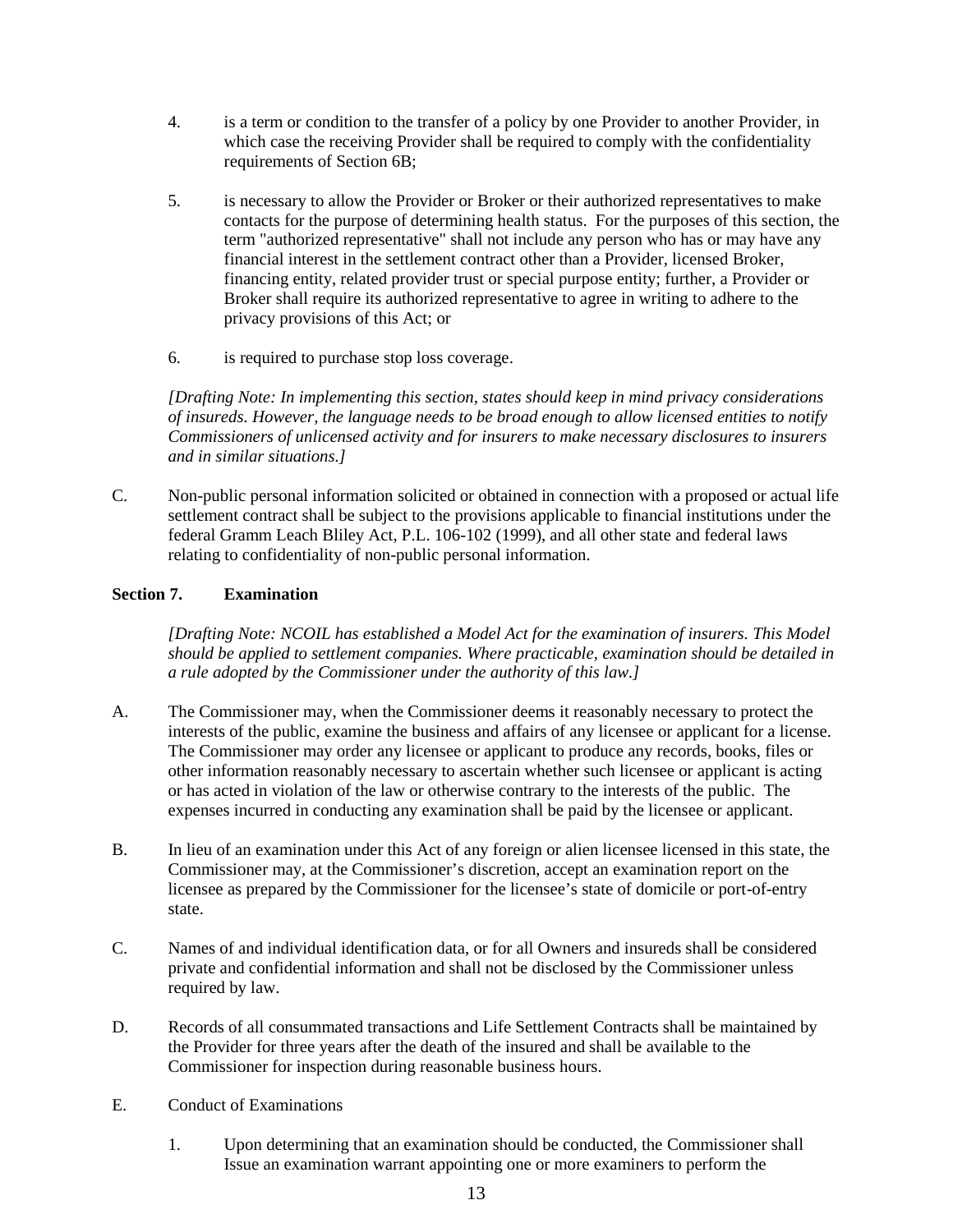examination and instructing them as to the scope of the examination. In conducting the examination, the examiner shall use methods common to the examination of any life settlement licensee and should use those guidelines and procedures set forth in an examiners' handbook adopted by a national organization.

- 2. Every licensee or person from whom information is sought, its officers, directors and agents shall provide to the examiners timely, convenient and free access at all reasonable hours at its offices to all books, records, accounts, papers, documents, assets and computer or other recordings relating to the property, assets, business and affairs of the licensee being examined. The officers, directors, employees and agents of the licensee or person shall facilitate the examination and aid in the examination so far as it is in their power to do so. The refusal of a licensee, by its officers, directors, employees or agents, to submit to examination or to comply with any reasonable written request of the Commissioner shall be grounds for suspension or refusal of, or nonrenewal of any license or authority held by the licensee to engage in the life settlement business or other business subject to the Commissioner's jurisdiction. Any proceedings for suspension, revocation or refusal of any license or authority shall be conducted pursuant to Section [insert reference to cease and desist statute or other law having a post-order hearing mechanism].
- 3. The Commissioner shall have the power to issue subpoenas, to administer oaths and to examine under oath any person as to any matter pertinent to the examination. Upon the failure or refusal of a person to obey a subpoena, the Commissioner may petition a court of competent jurisdiction, and upon proper showing, the Court may enter an order compelling the witness to appear and testify or produce documentary evidence.
- 4. When making an examination under this Act, the Commissioner may retain attorneys, appraisers, independent actuaries, independent certified public accountants or other professionals and specialists as examiners, the reasonable cost of which shall be borne by the licensee that is the subject of the examination.
- 5. Nothing contained in this Act shall be construed to limit the Commissioner's authority to terminate or suspend an examination in order to pursue other legal or regulatory action pursuant to the insurance laws of this state. Findings of fact and conclusions made pursuant to any examination shall be prima facie evidence in any legal or regulatory action.
- 6. Nothing contained in this Act shall be construed to limit the Commissioner's authority to use and, if appropriate, to make public any final or preliminary examination report, any examiner or licensee work papers or other documents, or any other information discovered or developed during the course of any examination in the furtherance of any legal or regulatory action which the Commissioner may, in his or her sole discretion, deem appropriate.

*[Drafting Note: In many states examination work papers remain confidential. The previous paragraph should be adjusted to conform to state statute and practice.]*

### F. Examination Reports

1. Examination reports shall be comprised of only facts appearing upon the books, from the testimony of its officers or agents or other persons examined concerning its affairs, and such conclusions and recommendations as the examiners find reasonably warranted from the facts.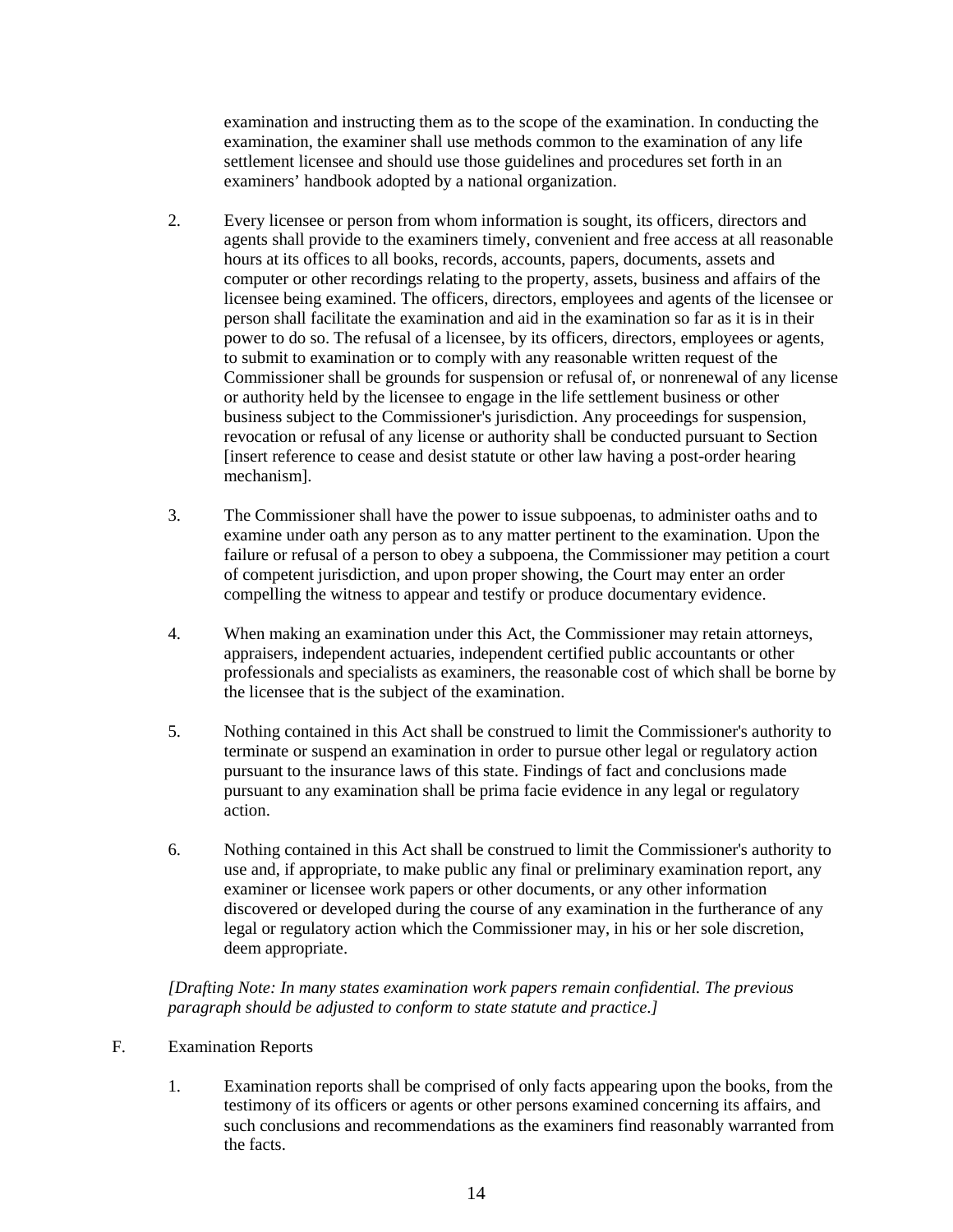- 2. No later than sixty (60) days following completion of the examination, the examiner in charge shall file with the Commissioner a verified written report of examination under oath. Upon receipt of the verified report, the Commissioner shall transmit the report to the licensee examined, together with a notice that shall afford the licensee examined a reasonable opportunity of not more than thirty (30) days to make a written submission or rebuttal with respect to any matters contained in the examination report and which shall become part of the report or to request a hearing on any matter in dispute.
- 3. In the event the Commissioner determines that regulatory action is appropriate as a result of an examination, the Commissioner may initiate any proceedings or actions provided by law.

## G. Confidentiality of Examination Information

- 1. Names and individual identification data for all owners, purchasers, and insureds shall be considered private and confidential information and shall not be disclosed by the Commissioner, unless the disclosure is to another regulator or is required by law.
- 2. Except as otherwise provided in this Act, all examination reports, working papers, recorded information, documents and copies thereof produced by, obtained by or disclosed to the Commissioner or any other person in the course of an examination made under this Act, or in the course of analysis or investigation by the Commissioner of the financial condition or market conduct of a licensee shall be confidential by law and privileged, shall not be subject to [INSERT OPEN RECORDS, FREEDOM OF INFORMATION, SUNSHINE OR OTHER APPROPRIATE PHRASE] shall not be subject to subpoena, and shall not be subject to discovery or admissible in evidence in any private civil action. The Commissioner is authorized to use the documents, materials or other information in the furtherance of any regulatory or legal action brought as part of the Commissioner's official duties. The licensee being examined may have access to all documents used to make the report.

### H. Conflict of Interest

- 1. An examiner may not be appointed by the Commissioner if the examiner, either directly or indirectly, has a conflict of interest or is affiliated with the management of or owns a pecuniary interest in any person subject to examination under this Act. This section shall not be construed to automatically preclude an examiner from being:
	- (a) an owner;
	- (b) an insured in a Life Settlement Contract or insurance policy; or
	- (c) a beneficiary in an insurance policy that is proposed for a Life Settlement Contract.
- 2. Notwithstanding the requirements of this clause, the Commissioner may retain from time to time, on an individual basis, qualified actuaries, certified public accountants, or other similar individuals who are independently practicing their professions, even though these persons may from time to time be similarly employed or retained by persons subject to examination under this Act.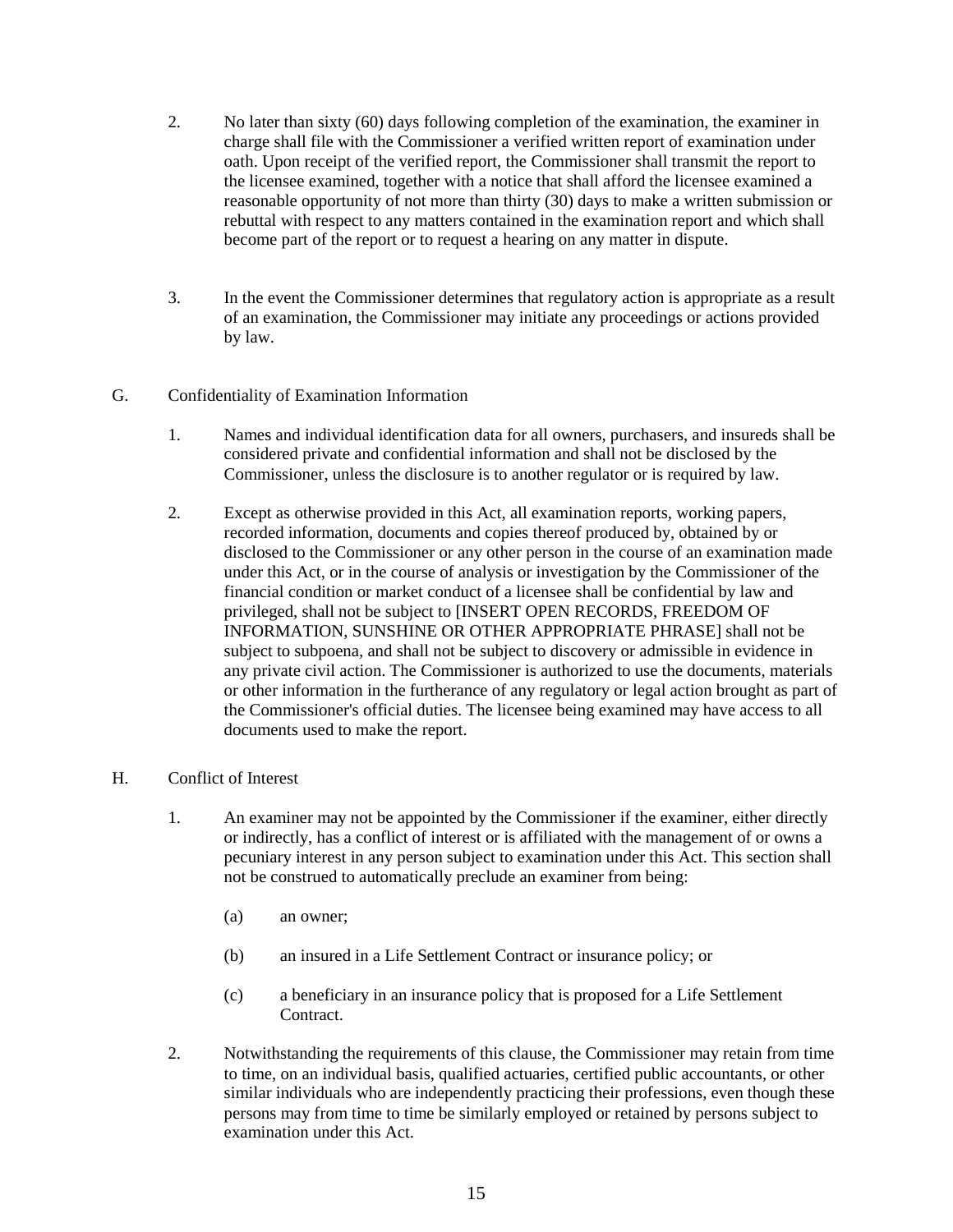## I. Immunity from Liability

- 1. No cause of action shall arise nor shall any liability be imposed against the Commissioner, the Commissioner's authorized representatives or any examiner appointed by the Commissioner for any statements made or conduct performed in good faith while carrying out the provisions of this Act.
- 2. No cause of action shall arise, nor shall any liability be imposed against any person for the act of communicating or delivering information or data to the Commissioner or the Commissioner's authorized representative or examiner pursuant to an examination made under this Act, if the act of communication or delivery was performed in good faith and without fraudulent intent or the intent to deceive. This paragraph does not abrogate or modify in any way any common law or statutory privilege or immunity heretofore enjoyed by any person identified in Paragraph (1).
- 3. A person identified in Paragraph (1) or (2) shall be entitled to an award of attorney's fees and costs if he or she is the prevailing party in a civil cause of action for libel, slander or any other relevant tort arising out of activities in carrying out the provisions of this Act and the party bringing the action was not substantially justified in doing so. For purposes of this section a proceeding is "substantially justified" if it had a reasonable basis in law or fact at the time that it was initiated.
- J. Investigative Authority of the Commissioner
	- 1. The Commissioner may investigate suspected Fraudulent Life Settlement Acts and persons engaged in the business of life settlements.
- K. Cost of Examinations

*[Drafting Note: The Insurance Department may have a funding mechanism for examinations and it should be inserted in this section and be consistent with other examination expenses.]*

# **Section 8. Advertising**

- A. A broker, or provider licensed pursuant to this act may conduct or participate in advertisements within this state. Such advertisements shall comply with all advertising and marketing laws [statutory cite] or rules and regulations promulgated by the Commissioner that are applicable to life insurers or to brokers, and providers licensed pursuant to this act.
- B. Advertisements shall be accurate, truthful and not misleading in fact or by implication.
- C. No person or trust shall:
	- 1. directly or indirectly, market, advertise, solicit or otherwise promote the purchase of a policy for the sole purpose of or with an emphasis on settling the policy; or
	- 2. use the words "free", "no cost" or words of similar import in the marketing, advertising, soliciting or otherwise promoting of the purchase of a policy.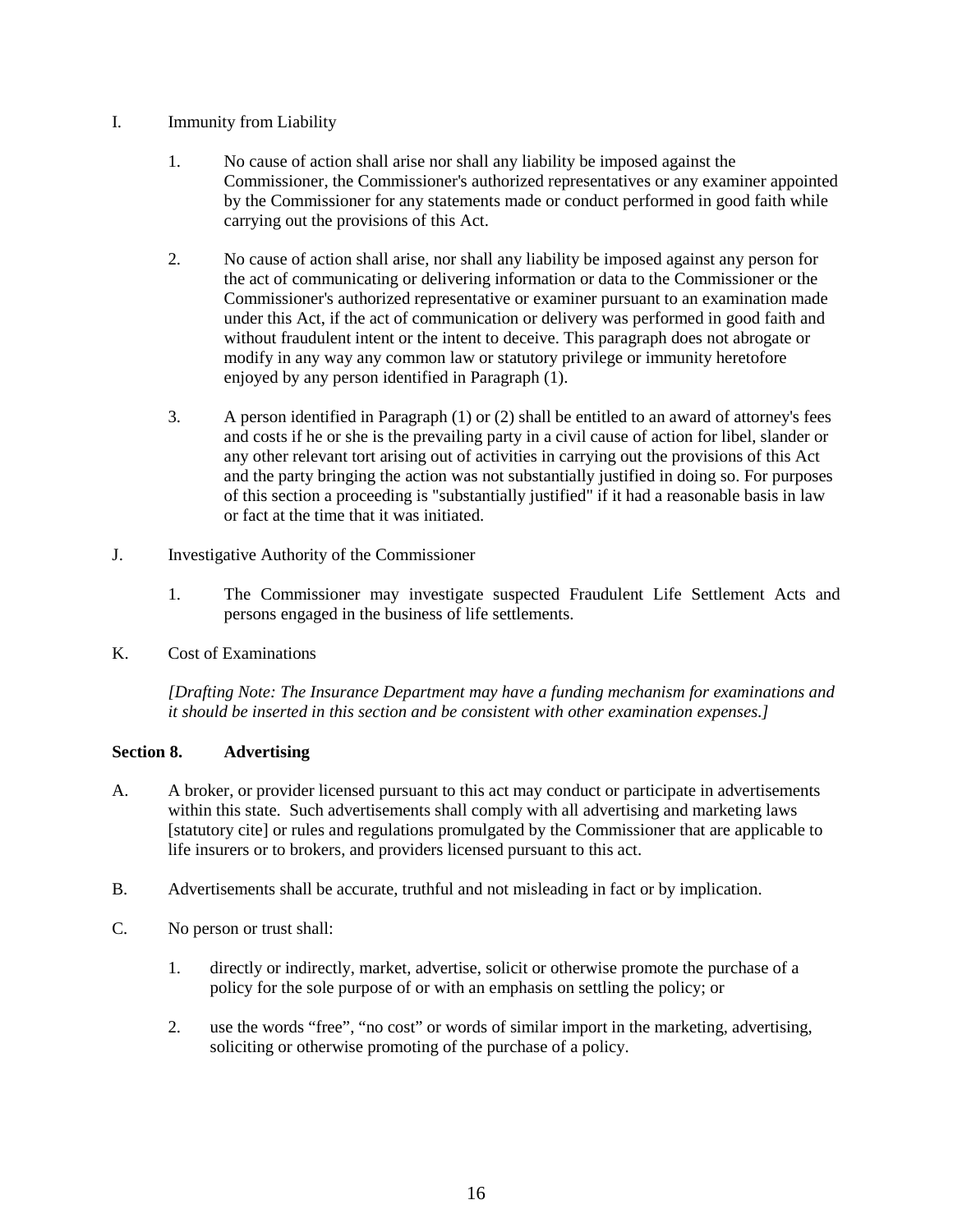### **Section 9. Disclosures to Owners**

- A. The Provider shall provide in writing, in a separate document that is signed by the Owner and Provider, the following information to the Owner no later than the date the Life Settlement Contract is signed by all parties:
	- 1. the fact that possible alternatives to Life Settlement Contracts exist, including, but not limited to, accelerated benefits offered by the issuer of the life insurance policy;
	- 2. the fact that some or all of the proceeds of a Life Settlement Contract may be taxable and that assistance should be sought from a professional tax advisor;
	- 3. the fact that the proceeds from a Life Settlement Contract could be subject to the claims of creditors;
	- 4. the fact that receipt of proceeds from a Life Settlement Contract may adversely affect the recipients' eligibility for public assistance or other government benefits or entitlements and that advice should be obtained from the appropriate agencies;
	- 5. the fact that the Owner has a right to terminate a Life Settlement Contract within fifteen (15) days of the date it is executed by all parties and the Owner has received the disclosures contained herein. Rescission, if exercised by the Owner, is effective only if both notice of the rescission is given, and the Owner repays all proceeds and any premiums, loans, and loan interest paid on account of the Provider within the rescission period. If the insured dies during the rescission period, the Contract shall be deemed to have been rescinded subject to repayment by the Owner or the Owner's estate of all proceeds and any premiums, loans, and loan interest to the Provider;
	- 6. the fact that proceeds will be sent to the Owner within three (3) business days after the Provider has received the insurer or group administrator's acknowledgement that ownership of the policy or interest in the certificate has been transferred and the beneficiary has been designated in accordance with the terms of the Life Settlement Contract:
	- 7. the fact that entering into a Life Settlement Contract may cause other rights or benefits, including conversion rights and waiver of premium benefits that may exist under the policy or certificate of a group policy to be forfeited by the Owner and that assistance should be sought from a professional financial advisor;
	- 8. the amount and method of calculating the compensation paid or to be paid to the Broker, or any other person acting for the Owner in connection with the transaction, wherein the term compensation includes anything of value paid or given;
	- 9. the date by which the funds will be available to the Owner and the transmitter of the funds;
	- 10. the fact that the Commissioner shall require delivery of a Buyer's Guide or a similar consumer advisory package in the form prescribed by the Commissioner to Owners during the solicitation process;
	- 11. the disclosure document shall contain the following language: "all medical, financial or personal information solicited or obtained by a Provider or Broker about an insured, including the insured's identity or the identity of family members, a spouse or a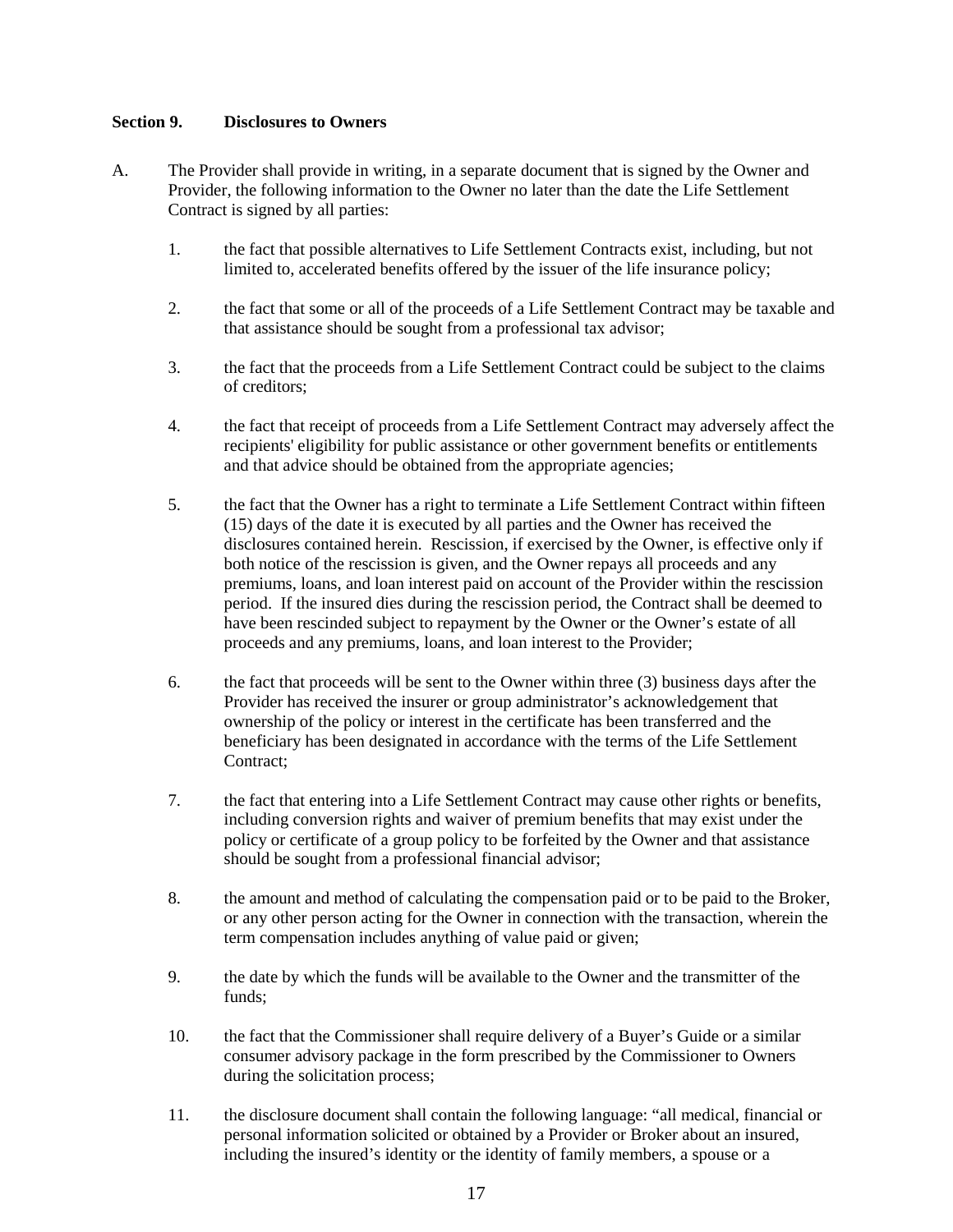significant other may be disclosed as necessary to effect the Life Settlement Contract between the owner and provider. If you are asked to provide this information, you will be asked to consent to the disclosure. The information may be provided to someone who buys the policy or provides funds for the purchase. You may be asked to renew your permission to share information every two years;

12. the fact that the Commissioner shall require Providers and Brokers to print separate signed fraud warnings on their applications and on their Life Settlement Contracts is as follows:

> "Any person who knowingly presents false information in an application for insurance or Life Settlement Contract is guilty of a crime and may be subject to fines and confinement in prison."

- 13. the fact that the insured may be contacted by either the Provider or broker or its authorized representative for the purpose of determining the insured's health status or to verify the insured's address. This contact is limited to once every three (3) months if the insured has a life expectancy of more than one year, and no more than once per month if the insured has a life expectancy of one year or less;
- 14. the affiliation, if any, between the Provider and the issuer of the insurance policy to be settled;
- 15*.* that a Broker represents exclusively the Owner, and not the insurer or the Provider or any other person, and owes a fiduciary duty to the Owner, including a duty to act according to the Owner's instructions and in the best interest of the Owner;
- 16. the document shall include the name, address and telephone number of the Provider;
- 17. the name, business address, and telephone number of the independent third party escrow agent, and the fact that the owner may inspect or receive copies of the relevant escrow or trust agreements or documents;
- 18. the fact that a change of ownership could in the future limit the insured's ability to purchase future insurance on the insured's life because there is a limit to how much coverage insurers will issue on one life;
- B. The written disclosures shall be conspicuously displayed in any Life Settlement Contract furnished to the Owner by a Provider including any affiliations or contractual arrangements between the Provider and the Broker.
- C. A Broker shall provide the Owner and the Provider with at least the following disclosures no later than the date the Life Settlement Contract is signed by all parties. The disclosures shall be conspicuously displayed in the Life Settlement Contract or in a separate document signed by the Owner and provide the following information:
	- (1) The name, business address and telephone number of the Broker;
	- (2) A full, complete and accurate description of all the offers, counter-offers, acceptances and rejections relating to the proposed Life Settlement Contract;
	- (3) A written disclosure of any affiliations or contractual arrangements between the Broker and any person making an offer in connection with the proposed Life Settlement Contracts;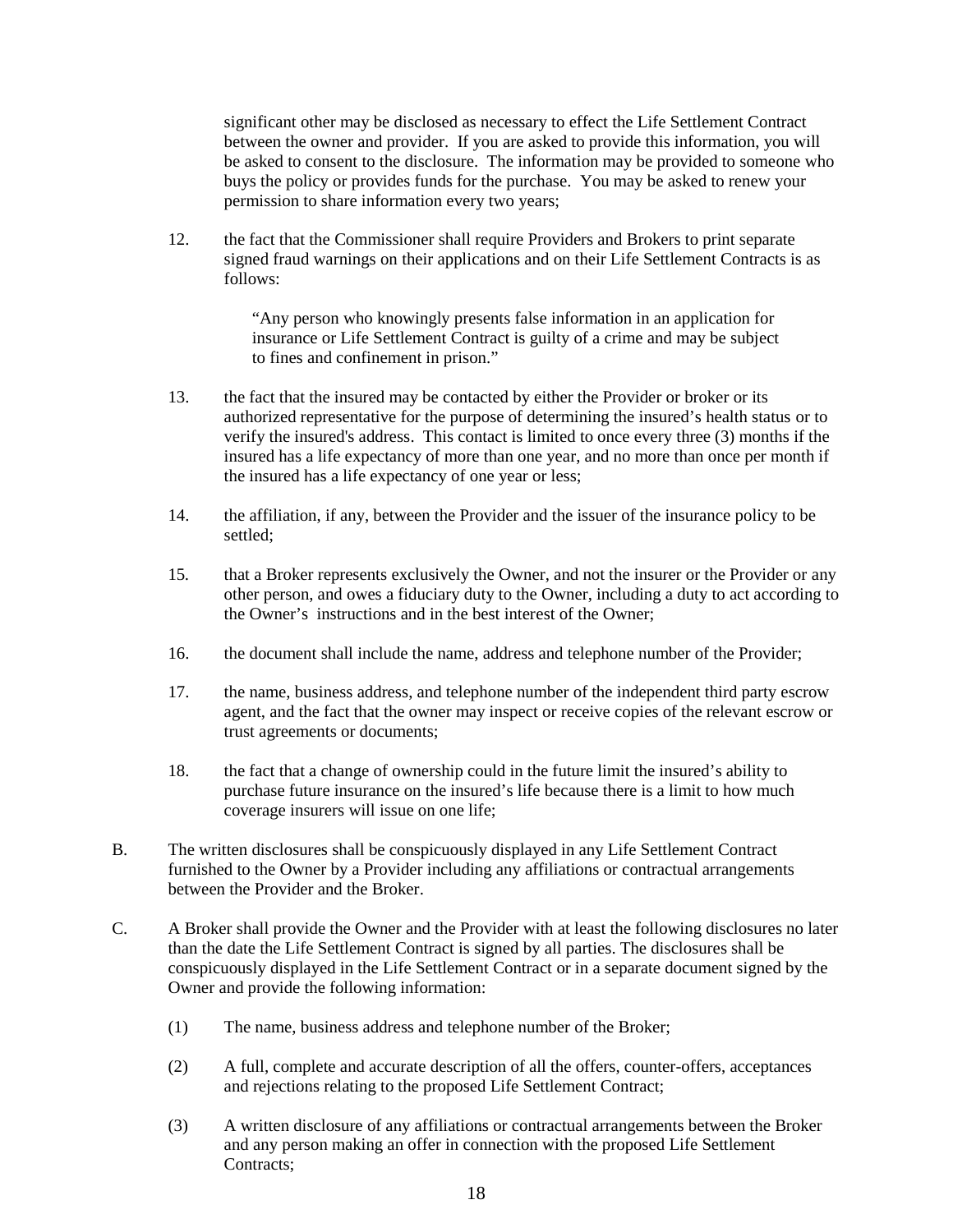- (4) The name of each Broker who receives compensation and the amount of compensation received by that broker, which compensation includes anything of value paid or given to the Broker in connection with the life settlement contract;
- (5) A complete reconciliation of the gross offer or bid by the Provider to the net amount of proceeds or value to be received by the Owner. For the purpose of this section, gross offer or bid shall mean the total amount or value offered by the Provider for the purchase of one or more life insurance policies, inclusive of commissions and fees; and
- (6) The failure to provide the disclosures or rights described in this Section 9 shall be deemed an Unfair Trade Practice pursuant to Section 17.

#### **Section 10. Disclosure to Insurer**

*[Drafting Note: The provisions in this Section pertaining to premium finance arrangements and disclosures may be inserted into a state's premium finance law. If so, it is recommended that the disclosures be made to the borrower and/or insured by a lender which takes the policy as collateral for a premium finance loan.]*

- A. Without limiting the ability of an insurer from assessing the insurability of a policy applicant and determining whether or not to issue the policy, and in addition to other questions an insurance carrier may lawfully pose to a life insurance applicant, insurance carriers may inquire in the application for insurance whether the proposed owner intends to pay premiums with the assistance of financing from a lender that will use the policy as collateral to support the financing.
	- 1. If, as described in Section 2L, the loan provides funds which can be used for a purpose other than paying for the premiums, costs, and expenses associated with obtaining and maintaining the life insurance policy and loan, the application shall be rejected as a violation of the Prohibited Practices in Section 13 of this Act.
	- 2. If the financing does not violate Section 13 in this manner, the insurance carrier:
		- (a) may make disclosures, including but not limited to such as the following, to the applicant and the insured, either on the application or an amendment to the application to be completed no later than the delivery of the policy:

"If you have entered into a loan arrangement where the policy is used as collateral, and the policy does change ownership at some point in the future in satisfaction of the loan, the following may be true:

- (i.) a change of ownership could lead to a stranger owning an interest in the insured's life;
- (ii.) a change of ownership could in the future limit your ability to purchase future insurance on the insured's life because there is a limit to how much coverage insurers will issue on one life;
- (iii.) should there be a change of ownership and you wish to obtain more insurance coverage on the insured's life in the future, the insured's higher issue age, a change in health status, and/or other factors may reduce the ability to obtain coverage and/or may result in significantly higher premiums;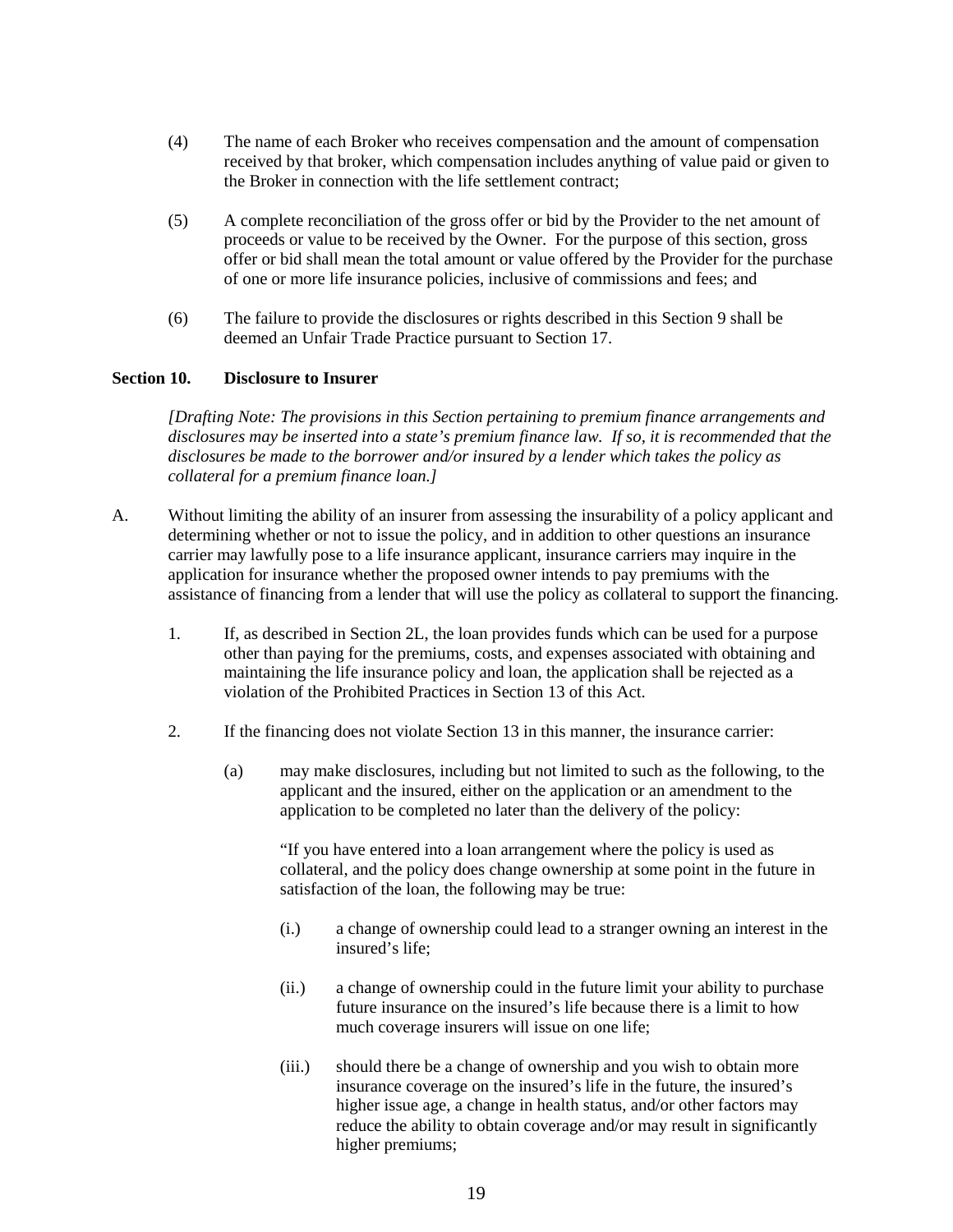- (iv.) you should consult a professional advisor, since a change in ownership in satisfaction of the loan may result in tax consequences to the owner, depending on the structure of the loan;" and
- (b) may require certifications, such as the following, from the applicant and/or the insured:
	- (i) I have not entered into any agreement or arrangement providing for the future sale of this life insurance policy;
	- (ii) My loan arrangement for this policy provides funds sufficient to pay for some or all of the premiums, costs, and expenses associated with obtaining and maintaining my life insurance policy, but I have not entered into any agreement by which I am to receive consideration in exchange for procuring this policy; and
	- (iii) the borrower has an insurable interest in the insured."

# **Section 11. General Rules**

- A. A Provider entering into a Life Settlement Contract with any Owner of a policy, wherein the insured is terminally or chronically ill, shall first obtain:
	- 1. if the Owner is the insured, a written statement from a licensed attending physician that the Owner is of sound mind and under no constraint or undue influence to enter into a settlement contract; and
	- 2. a document in which the insured consents to the release of his medical records to a Provider, settlement broker, or insurance producer and, if the policy was issued less than two years from the date of application for a settlement contract, to the insurance company that issued the policy.
- B. The insurer shall respond to a request for verification of coverage submitted by a Provider, settlement broker, or life insurance producer not later than thirty calendar days of the date the request is received. The request for verification of coverage must be made on a form approved by the Commissioner. The insurer shall complete and issue the verification of coverage or indicate in which respects it is unable to respond. In its response, the insurer shall indicate whether, based on the medical evidence and documents provided, the insurer intends to pursue an investigation at this time regarding the validity of the insurance contract.
- C. Before or at the time of execution of the settlement contract, the Provider shall obtain a witnessed document in which the Owner consents to the settlement contract, represents that the Owner has a full and complete understanding of the settlement contract, that the Owner has a full and complete understanding of the benefits of the policy, acknowledges that the Owner is entering into the settlement contract freely and voluntarily, and, for persons with a terminal or chronic illness or condition, acknowledges that the insured has a terminal or chronic illness and that the terminal or chronic illness or condition was diagnosed after the policy was issued.
- D. The insurer shall not unreasonably delay effecting change of ownership or beneficiary with any Life Settlement Contract lawfully entered into in this state or with a resident of this state.
- E. If a settlement broker or life insurance producer performs any of these activities required of the Provider, the Provider is deemed to have fulfilled the requirements of this section.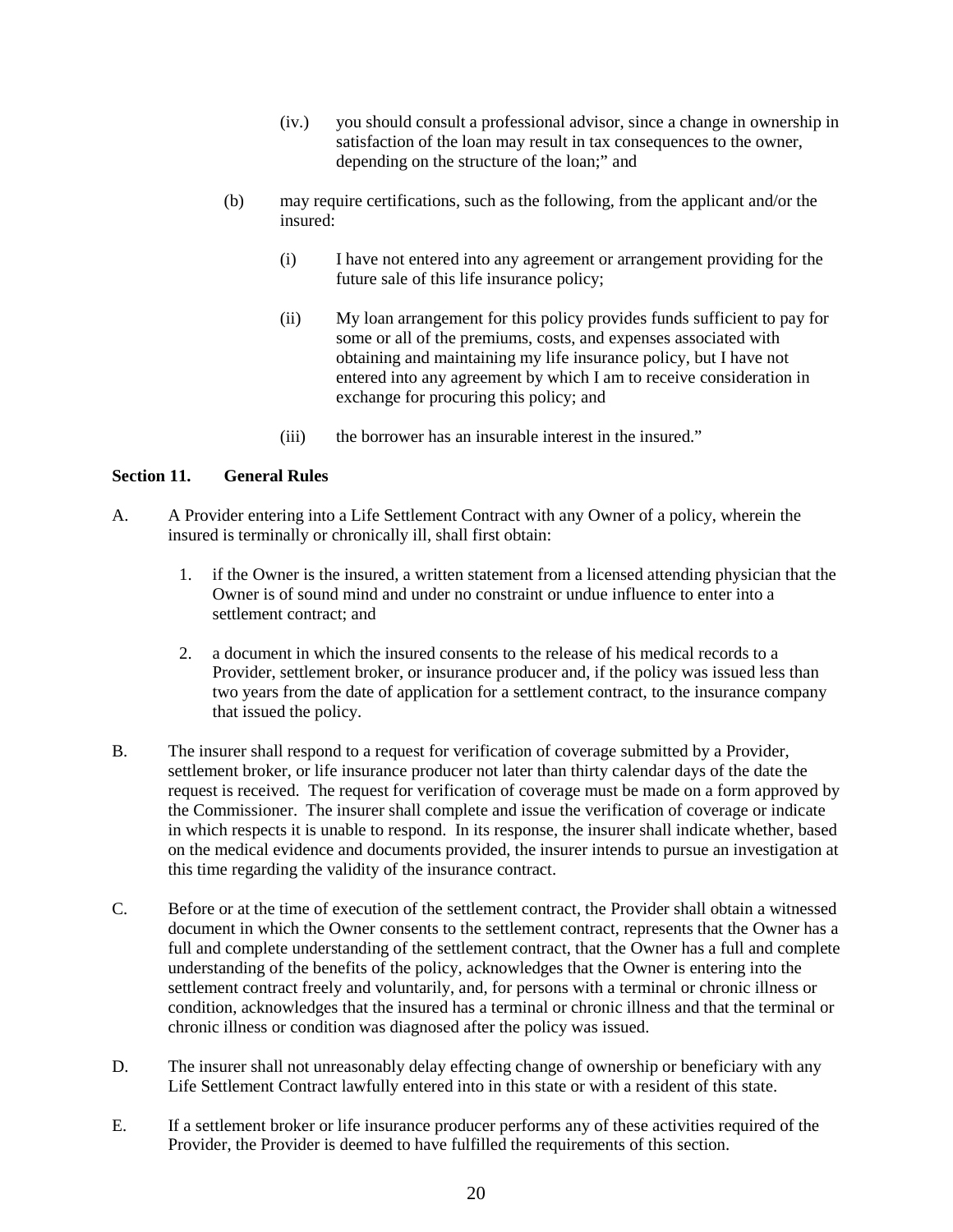- F. If a Broker performs those verification of coverage activities required of the Provider, the provider is deemed to have fulfilled the requirements of section 9A.
- G. Within twenty (20) days after an owner executes the Life Settlement Contract, the Provider shall give written notice to the insurer that issued that insurance policy that the policy has become subject to a Life Settlement Contract. The notice shall be accompanied by the documents required by Section 10 A. (2).
- H. All medical information solicited or obtained by any licensee shall be subject to the applicable provision of state law relating to confidentiality of medical information, if not otherwise provided in this Act.
- I. All Life Settlement Contracts entered into in this state shall provide that the Owner may rescind the Contract on or before fifteen (15) days after the date it is executed by all parties thereto. Rescission, if exercised by the Owner, is effective only if both notice of the rescission is given, and the Owner repays all proceeds and any premiums, loans, and loan interest paid on account of the Provider within the rescission period. If the insured dies during the rescission period, the Contract shall be deemed to have been rescinded subject to repayment by the Owner or the Owner's estate of all proceeds and any premiums, loans, and loan interest to the Provider.
- J. Within three business days after receipt from the Owner of documents to effect the transfer of the insurance policy, the Provider shall pay the proceeds of the settlement to an escrow or trust account managed by a trustee or escrow agent in a state or federally chartered financial institution pending acknowledgement of the transfer by the issuer of the policy. The trustee or escrow agent shall be required to transfer the proceeds due to the Owner within three business days of acknowledgement of the transfer from the insurer.
- K. Failure to tender the Life Settlement Contract proceeds to the Owner by the date disclosed to the Owner renders the Contract voidable by the Owner for lack of consideration until the time the proceeds are tendered to and accepted by the Owner. A failure to give written notice of the right of rescission hereunder shall toll the right of rescission until thirty days after the written notice of the right of rescission has been given.
- L. Any fee paid by a Provider, party, individual, or an Owner to a Broker in exchange for services provided to the Owner pertaining to a Life Settlement Contract shall be computed as a percentage of the offer obtained, not the face value of the policy. Nothing in this Section shall be construed as prohibiting a Broker from reducing such Broker's fee below this percentage if the Broker so chooses.
- M. The Broker shall disclose to the Owner anything of value paid or given to a Broker, which relate to a Life Settlement Contract.
- N. No person at any time prior to, or at the time of, the application for, or issuance of, a policy, or during a two-year period commencing with the date of issuance of the policy, shall enter into a Life Settlement regardless of the date the compensation is to be provided and regardless of the date the assignment, transfer, sale, devise, bequest or surrender of the policy is to occur. This prohibition shall not apply if the Owner certifies to the Provider that:
	- 1. the policy was issued upon the Owner's exercise of conversion rights arising out of a group or individual policy, provided the total of the time covered under the conversion policy plus the time covered under the prior policy is at least twenty-four months. The time covered under a group policy must be calculated without regard to a change in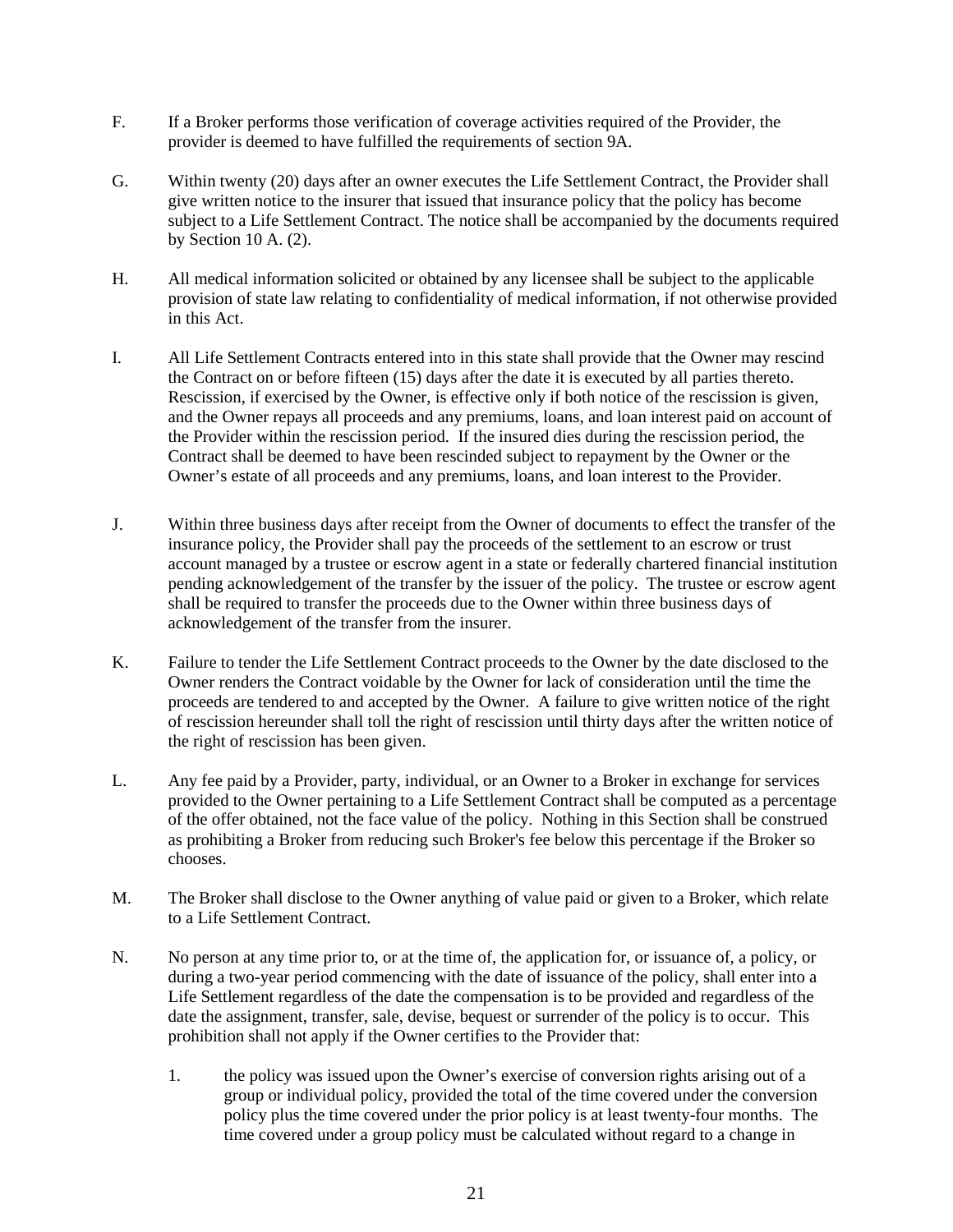insurance carriers, provided the coverage has been continuous and under the same group sponsorship; or

- 2. the Owner submits independent evidence to the Provider that one or more of the following conditions have been met within the two-year period:
	- (a) the Owner or insured is terminally or chronically ill;
	- (b) the Owner or insured disposes of his ownership interests in a closely held corporation, pursuant to the terms of a buyout or other similar agreement in effect at the time the insurance policy was initially issued;
	- (c) the Owner's spouse dies;
	- (d) the Owner divorces his or her spouse;
	- (e) the Owner retires from full-time employment;
	- (f) the Owner becomes physically or mentally disabled and a physician determines that the disability prevents the Owner from maintaining full-time employment; or
	- (g) a final order, judgment or decree is entered by a court of competent jurisdiction, on the application of a creditor of the Owner, adjudicating the Owner bankrupt or insolvent, or approving a petition seeking reorganization of the Owner or appointing a receiver, trustee or liquidator to all or a substantial part of the Owner's assets;
- 3. Copies of the independent evidence required by Section 11.N(2) shall be submitted to the insurer when the Provider submits a request to the insurer for verification of coverage. The copies shall be accompanied by a letter of attestation from the Provider that the copies are true and correct copies of the documents received by the Provider. Nothing in this Section shall prohibit an insurer from exercising its right to contest the validity of any policy;
- 4. If the Provider submits to the insurer a copy of independent evidence provided for in item (2)(a) when the Provider submits a request to the insurer to effect the transfer of the policy to the Provider, the copy is deemed to establish that the settlement contract satisfies the requirements of this section.

#### **Section 12. Authority to Promulgate Regulations; Conflict of Laws**

- A. The Commissioner may:
	- 1. promulgate regulations implementing Sections 1 to 18 of this Act and regulating the activities and relationships of Providers, Brokers, insurers and their agents, subject to statutory limitations on administrative rule making.

[Drafting Note: *Fees need not be mentioned if the fee is set by statute.]*

- B. Conflict of Laws.
	- 1. If there is more than one Owner on a single policy, and the Owners are residents of different states, the Life Settlement Contract shall be governed by the law of the state in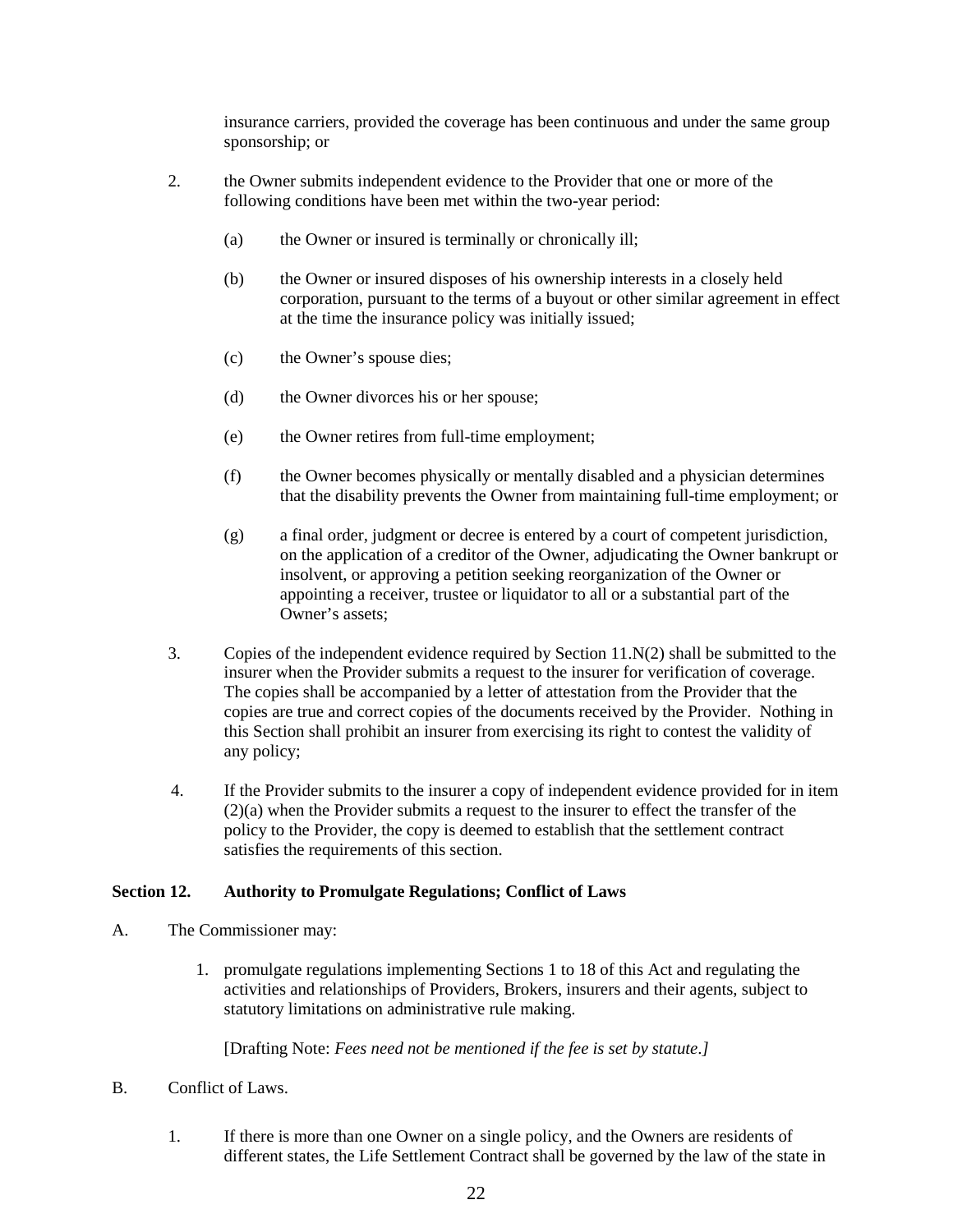which the Owner having the largest percentage ownership resides or, if the Owners hold equal ownership, the state of residence of one Owner agreed upon in writing by all of the Owners. The law of the state of the Insured shall govern in the event that equal Owners fail to agree in writing upon a state of residence for jurisdictional purposes.

- 2. A Provider from this state who enters into a Life Settlement Contract with an Owner who is a resident of another state that has enacted statutes or adopted regulations governing Life Settlement Contracts, shall be governed in the effectuation of that Life Settlement Contract by the statutes and regulations of the Owner's state of residence. If the state in which the Owner is a resident has not enacted statutes or regulations governing Life Settlement Contracts, the Provider shall give the Owner notice that neither state regulates the transaction upon which he or she is entering. For transactions in those states, however, the Provider is to maintain all records required if the transactions were executed in the state of residence. The forms used in those states need not be approved by the Department.
- 3. If there is a conflict in the laws that apply to an Owner and a Purchaser in any individual transaction, the laws of the state that apply to the Owner shall take precedence and the Provider shall comply with those laws.

# **Section 13. Prohibited Practices**

## A. IT IS UNLAWFUL FOR ANY PERSON TO:

- 1. enter into a Life Settlement Contract if such Person knows or reasonably should have known that the life insurance policy was obtained by means of a false, deceptive or misleading application for such policy;
- 2. engage in any transaction, practice or course of business if such Person knows or reasonably should have known that the intent was to avoid the notice requirements of this Section;
- 3. engage in any fraudulent act or practice in connection with any transaction relating to any settlement involving an Owner who is a resident of this state;
- 4. issue, solicit, market or otherwise promote the purchase of an insurance policy for the purpose of or with an emphasis on settling the policy;
- 5. enter into a premium finance agreement with any person or agency, or any person affiliated with such person or agency, pursuant to which such person shall receive any proceeds, fees or other consideration, directly or indirectly, from the policy or owner of the policy or any other person with respect to the premium finance agreement or any settlement contract or other transaction related to such policy that are in addition to the amounts required to pay the principal, interest and service charges related to policy premiums pursuant to the premium finance agreement or subsequent sale of such agreement; provided, further, that any payments, charges, fees or other amounts in addition to the amounts required to pay the principal, interest and service charges related to policy premiums paid under the premium finance agreement shall be remitted to the original owner of the policy or to his or her estate if he or she is not living at the time of the determination of the overpayment;
- 6. with respect to any settlement contract or insurance policy and a Broker, knowingly solicit an offer from, effectuate a life settlement contract with or make a sale to any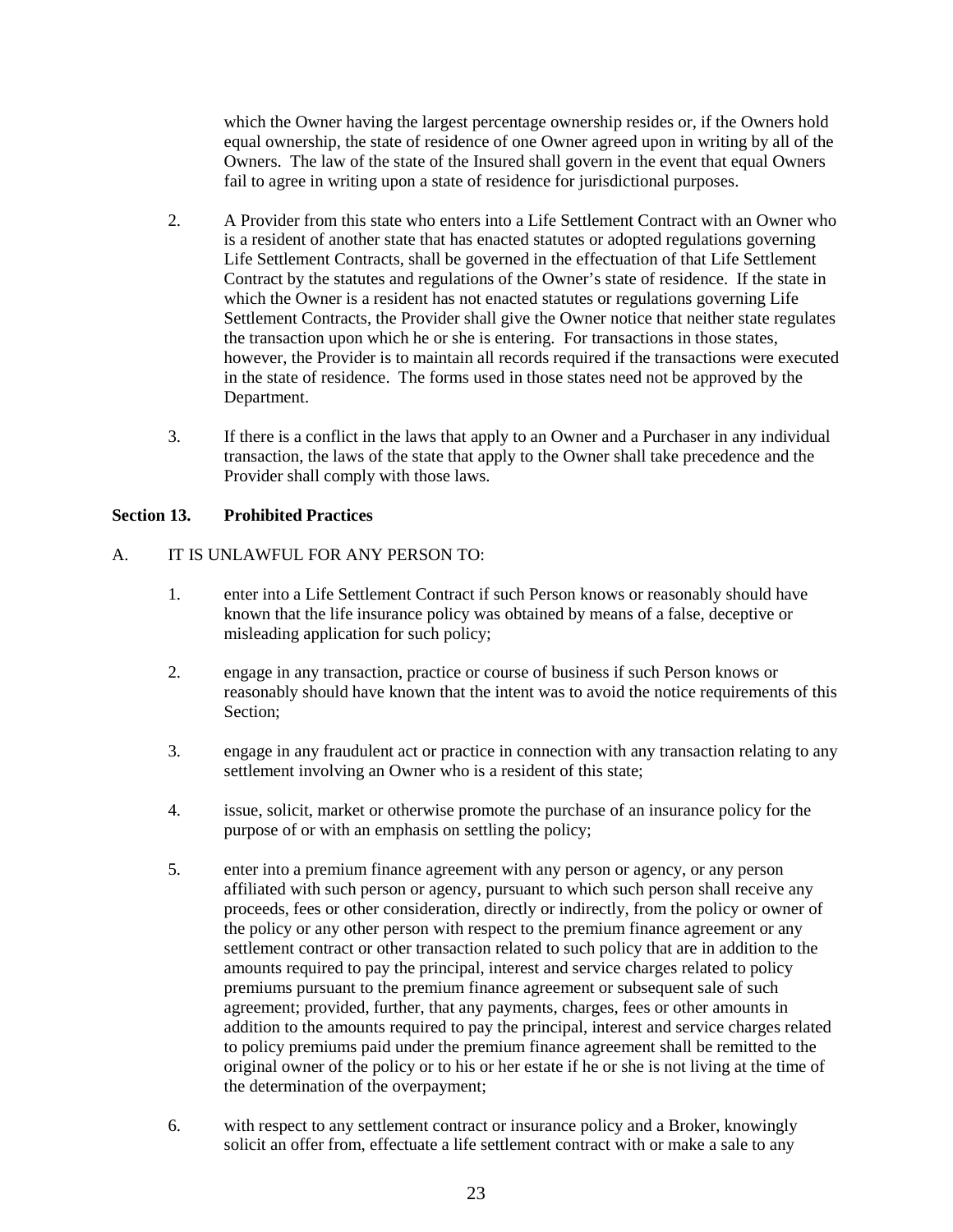Provider, financing entity or related provider trust that is controlling, controlled by, or under common control with such Broker;

- 7. with respect to any Life Settlement Contract or insurance policy and a Provider, knowingly enter into a Life Settlement Contract with a Owner, if, in connection with such Life Settlement Contract, anything of value will be paid to a Broker that is controlling, controlled by, or under common control with such Provider or the financing entity or related Provider trust that is involved in such settlement contract;
- 8. with respect to a Provider, enter into a Life Settlement Contract unless the life settlement promotional, advertising and marketing materials, as may be prescribed by regulation, have been filed with the Commissioner. In no event shall any marketing materials expressly reference that the insurance is "free" for any period of time. The inclusion of any reference in the marketing materials that would cause an Owner to reasonably believe that the insurance is free for any period of time shall be considered a violation of this Act; or
- 9. with respect to any life insurance producer, insurance company, Broker, or Provider make any statement or representation to the applicant or policyholder in connection with the sale or financing of a life insurance policy to the effect that the insurance is free or without cost to the policyholder for any period of time unless provided in the policy.
- B. A violation of Section 13 shall be deemed a Fraudulent Life Settlement Act.

## **Section 14. Fraud Prevention and Control**

- A. Fraudulent Life Settlement Acts, Interference and Participation of Convicted Felons Prohibited.
	- 1. A person shall not commit a Fraudulent Life Settlement Act.
	- 2. A person shall not knowingly and intentionally interfere with the enforcement of the provisions of this Act or investigations of suspected or actual violations of this Act.
	- 3. A person in the business of life settlements shall not knowingly or intentionally permit any person convicted of a felony involving dishonesty or breach of trust to participate in the business of life settlements.
- B. Fraud Warning Required
	- 1. Life Settlement Contracts and applications for Life Settlement Contracts, regardless of the form of transmission, shall contain the following statement or a substantially similar statement:

"Any person who knowingly presents false information in an application for insurance or Life Settlement Contract is guilty of a crime and may be subject to fines and confinement in prison."

- 2. The lack of a statement as required in Paragraph (1) of this subsection does not constitute a defense in any prosecution for a Fraudulent Life Settlement Act.
- C. Mandatory Reporting of Fraudulent Life Settlement Acts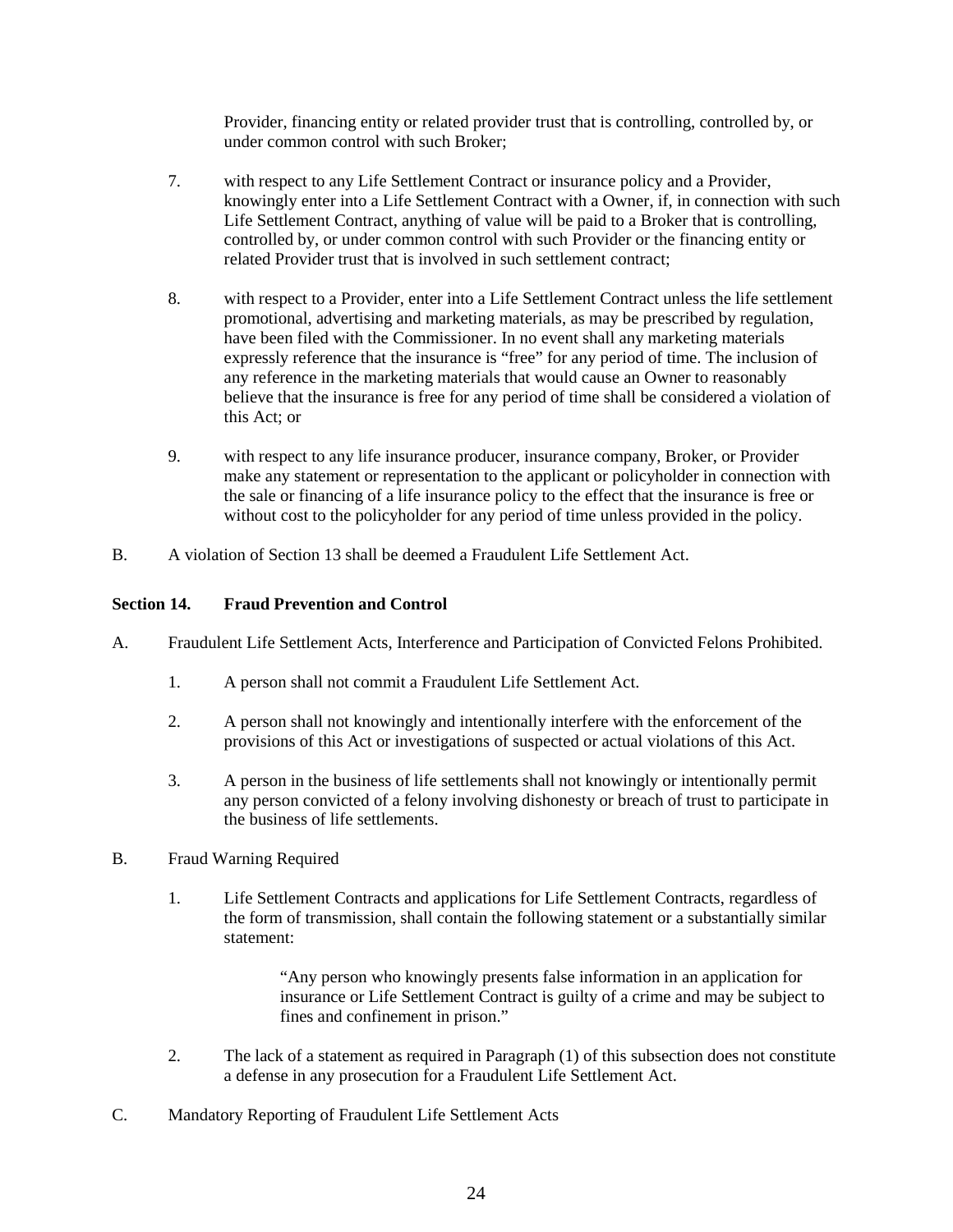- 1. Any person engaged in the business of life settlements having knowledge or a reasonable belief that a Fraudulent Life Settlement Act is being, will be or has been committed shall provide to the Commissioner the information required by, and in a manner prescribed by, the Commissioner.
- 2. Any other person having knowledge or a reasonable belief that a Fraudulent Life Settlement Act is being, will be or has been committed may provide to the Commissioner the information required by, and in a manner prescribed by, the Commissioner.
- D. Immunity from Liability
	- 1. No civil liability shall be imposed on and no cause of action shall arise from a person's furnishing information concerning suspected, anticipated or completed Fraudulent Life Settlement Acts or suspected or completed fraudulent insurance acts, if the information is provided to or received from:
		- (a) the Commissioner or the Commissioner's employees, agents or representatives;
		- (b) federal, state or local law enforcement or regulatory officials or their employees, agents or representatives;
		- (c) a person involved in the prevention and detection of Fraudulent Life Settlement Acts or that person's agents, employees or representatives;
		- (d) any regulatory body or their employees, agents or representatives, overseeing life insurance, life settlements, securities or investment fraud;
		- (e) the life insurer that issued the life insurance policy covering the life of the insured; or
		- (f) the licensee and any agents, employees or representatives.
	- 2. Paragraph (1) of this subsection shall not apply to statements made with actual malice. In an action brought against a person for filing a report or furnishing other information concerning a Fraudulent Life Settlement Act or a fraudulent insurance act, the party bringing the action shall plead specifically any allegation that Paragraph (1) does not apply because the person filing the report or furnishing the information did so with actual malice.
	- 3. A person identified in Paragraph (1) shall be entitled to an award of attorney's fees and costs if he or she is the prevailing party in a civil cause of action for libel, slander or any other relevant tort arising out of activities in carrying out the provisions of this Act and the party bringing the action was not substantially justified in doing so. For purposes of this section a proceeding is "substantially justified" if it had a reasonable basis in law or fact at the time that it was initiated.
	- 4. This section does not abrogate or modify common law or statutory privileges or immunities enjoyed by a person described in Paragraph (1).
- E. Confidentiality
	- 1. The documents and evidence provided pursuant to Subsection D of this section or obtained by the Commissioner in an investigation of suspected or actual Fraudulent Life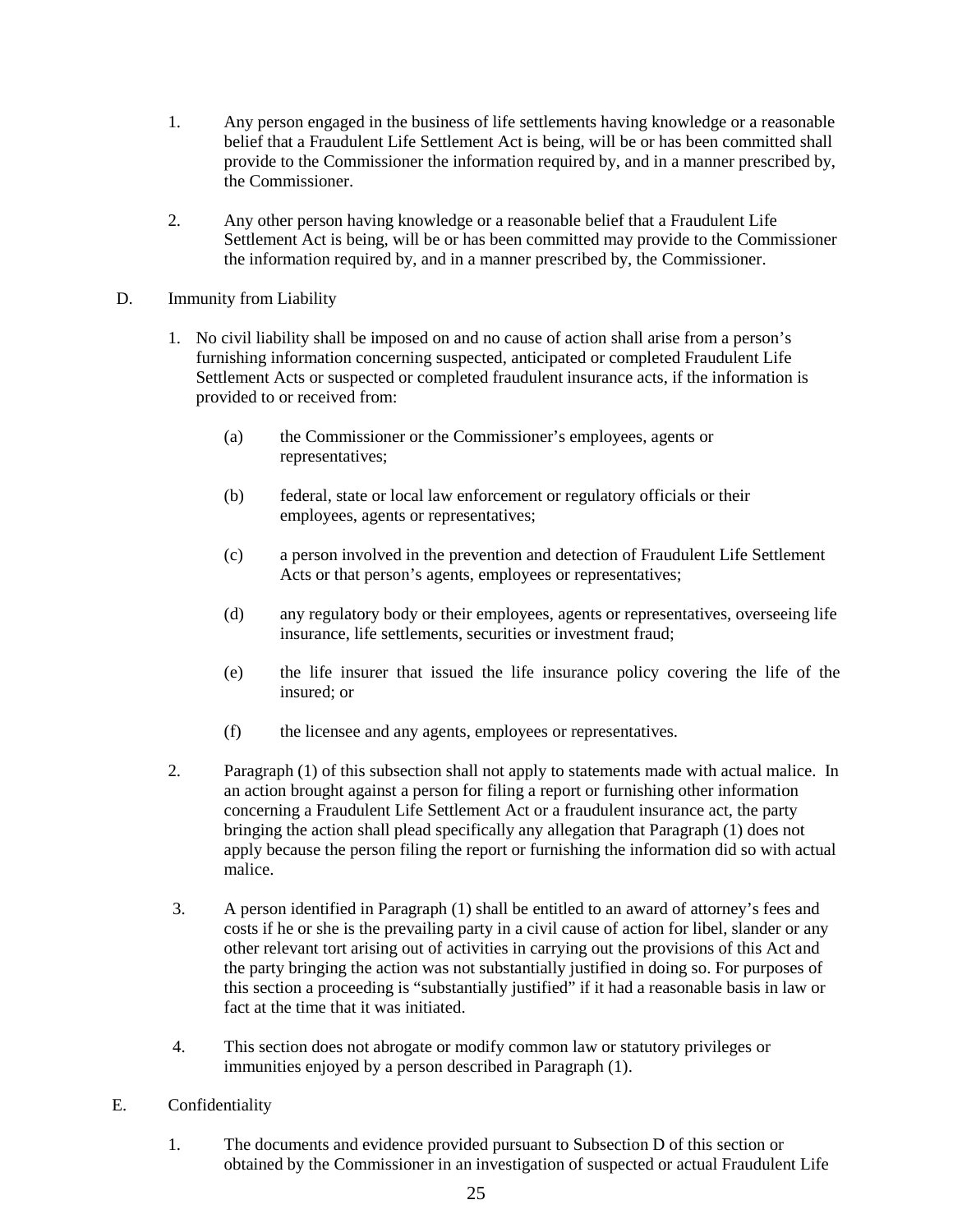Settlement Acts shall be privileged and confidential and shall not be a public record and shall not be subject to discovery or subpoena in a civil or criminal action.

- 2. Paragraph (1) of this subsection does not prohibit release by the Commissioner of documents and evidence obtained in an investigation of suspected or actual Fraudulent Life Settlement Acts:
	- (a) in administrative or judicial proceedings to enforce laws administered by the Commissioner;
	- (b) to federal, state or local law enforcement or regulatory agencies, to an organization established for the purpose of detecting and preventing Fraudulent Life Settlement Acts or to the NAIC; or
	- (c) at the discretion of the Commissioner, to a person in the business of life settlements that is aggrieved by a Fraudulent Life Settlement Act.
- 3. Release of documents and evidence under Paragraph (2) of this subsection does not abrogate or modify the privilege granted in Paragraph (1).
- F. Other Law Enforcement or Regulatory Authority. This Act shall not:
	- 1. preempt the authority or relieve the duty of other law enforcement or regulatory agencies to investigate, examine and prosecute suspected violations of law;
	- 2. preempt, supersede, or limit any provision of any state securities law or any rule, order, or notice issued thereunder;
	- 3. prevent or prohibit a person from disclosing voluntarily information concerning life settlement fraud to a law enforcement or regulatory agency other than the insurance department; or
	- 4. limit the powers granted elsewhere by the laws of this state to the Commissioner or an insurance fraud unit to investigate and examine possible violations of law and to take appropriate action against wrongdoers.
- G. Life Settlement Antifraud Initiatives.
	- 1. Providers and Brokers shall have in place antifraud initiatives reasonably calculated to detect, prosecute and prevent Fraudulent Life Settlement Acts. At the discretion of the Commissioner, the Commissioner may order, or a licensee may request and the Commissioner may grant, such modifications of the following required initiatives as necessary to ensure an effective antifraud program. The modifications may be more or less restrictive than the required initiatives so long as the modifications may reasonably be expected to accomplish the purpose of this section. Antifraud initiatives shall include:
	- 2. Fraud investigators, who may be Provider or Broker employees or independent contractors; and
	- 3. An antifraud plan, which shall be submitted to the Commissioner. The antifraud plan shall include, but not be limited to: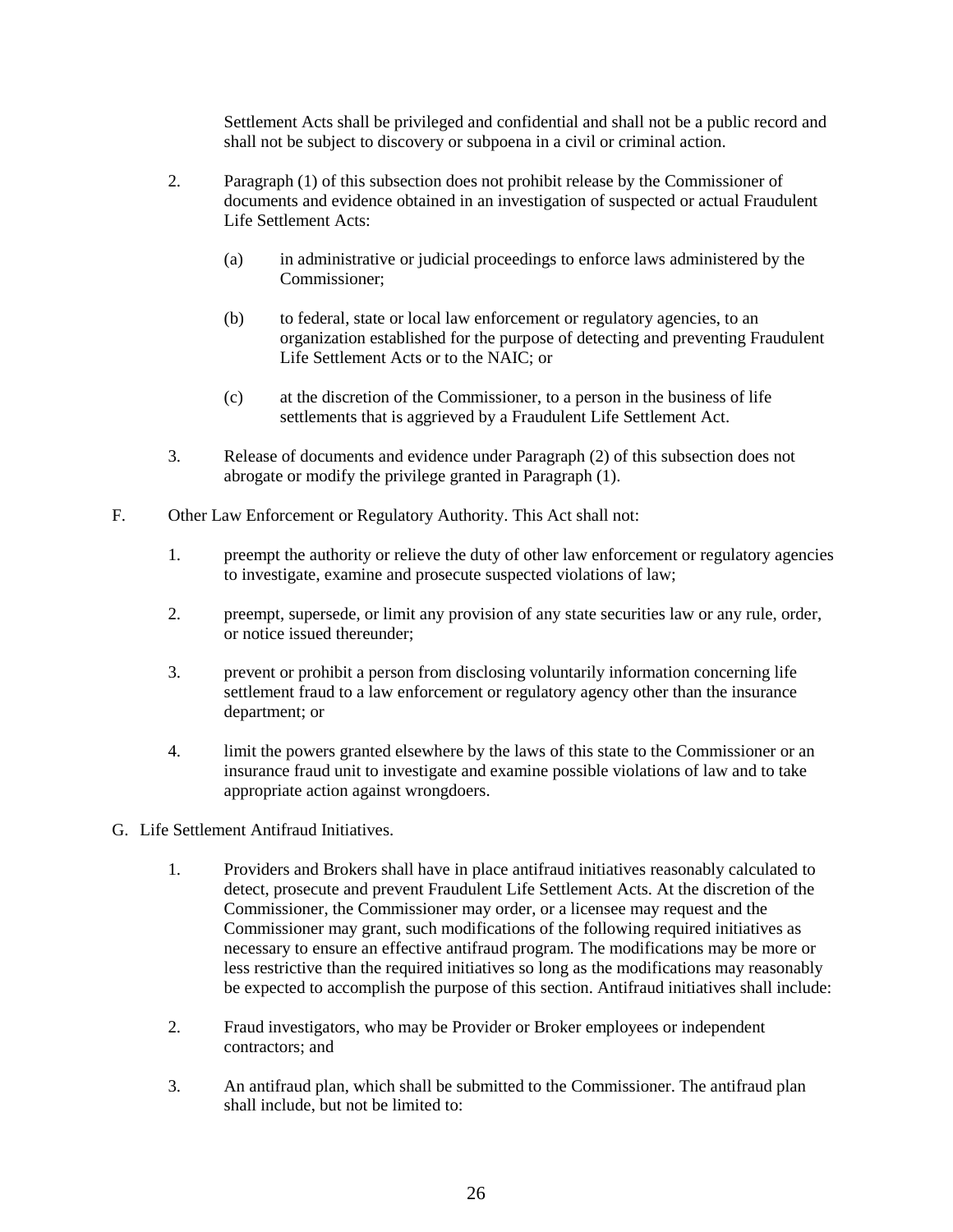- (a) a description of the procedures for detecting and investigating possible Fraudulent Life Settlement Acts and procedures for resolving material inconsistencies between medical records and insurance applications;
- (b) a description of the procedures for reporting possible Fraudulent Life Settlement Acts to the Commissioner;
- (c) a description of the plan for antifraud education and training of underwriters and other personnel; and
- (d) a description or chart outlining the organizational arrangement of the antifraud personnel who are responsible for the investigation and reporting of possible Fraudulent Life Settlement Acts and investigating unresolved material inconsistencies between medical records and insurance applications.
- 4. Antifraud plans submitted to the Commissioner shall be privileged and confidential and shall not be a public record and shall not be subject to discovery or subpoena in a civil or criminal action.

# **Section 15. Injunctions; Civil Remedies; Cease and Desist**

- A. In addition to the penalties and other enforcement provisions of this Act, if any Person violates this Act or any rule implementing this Act, the Commissioner may seek an injunction in a court of competent jurisdiction in the county where the Person resides or has a principal place of business and may apply for temporary and permanent orders that the Commissioner determines necessary to restrain the Person from further committing the violation.
- B. Any Person damaged by the acts of another Person in violation of this Act or any rule or regulation implementing this Act, may bring a civil action for damages against the Person committing the violation in a court of competent jurisdiction.
- C. The Commissioner may issue a cease and desist order upon a Person who violates any provision of this part, any rule or order adopted by the Commissioner, or any written agreement entered into with the Commissioner, in accordance with this State's Act governing administrative procedures.
- D. When the Commissioner finds that such an action presents an immediate danger to the public and requires an immediate final order, he may issue an emergency cease and desist order reciting with particularity the facts underlying such findings. The emergency cease and desist order is effective immediately upon service of a copy of the order on the respondent and remains effective for 90 days. If the department begins non-emergency cease and desist proceedings under paragraph A, the emergency cease and desist order remains effective, absent an order by an appellate court of competent jurisdiction pursuant to [cite the state's administrative procedure Act]. In the event of a willful violation of this Act, the trial court may award statutory damages in addition to actual damages in an additional amount up to three times the actual damage award. The provisions of this Act may not be waived by agreement. No choice of law provision may be utilized to prevent the application of this Act to any settlement in which a party to the settlement is a resident of this state.

### **Section 16. Penalties**

A. It is a violation of this Act for any Person, Provider, Broker, or any other party related to the business of life settlements, to commit a Fraudulent Life Settlement Act.